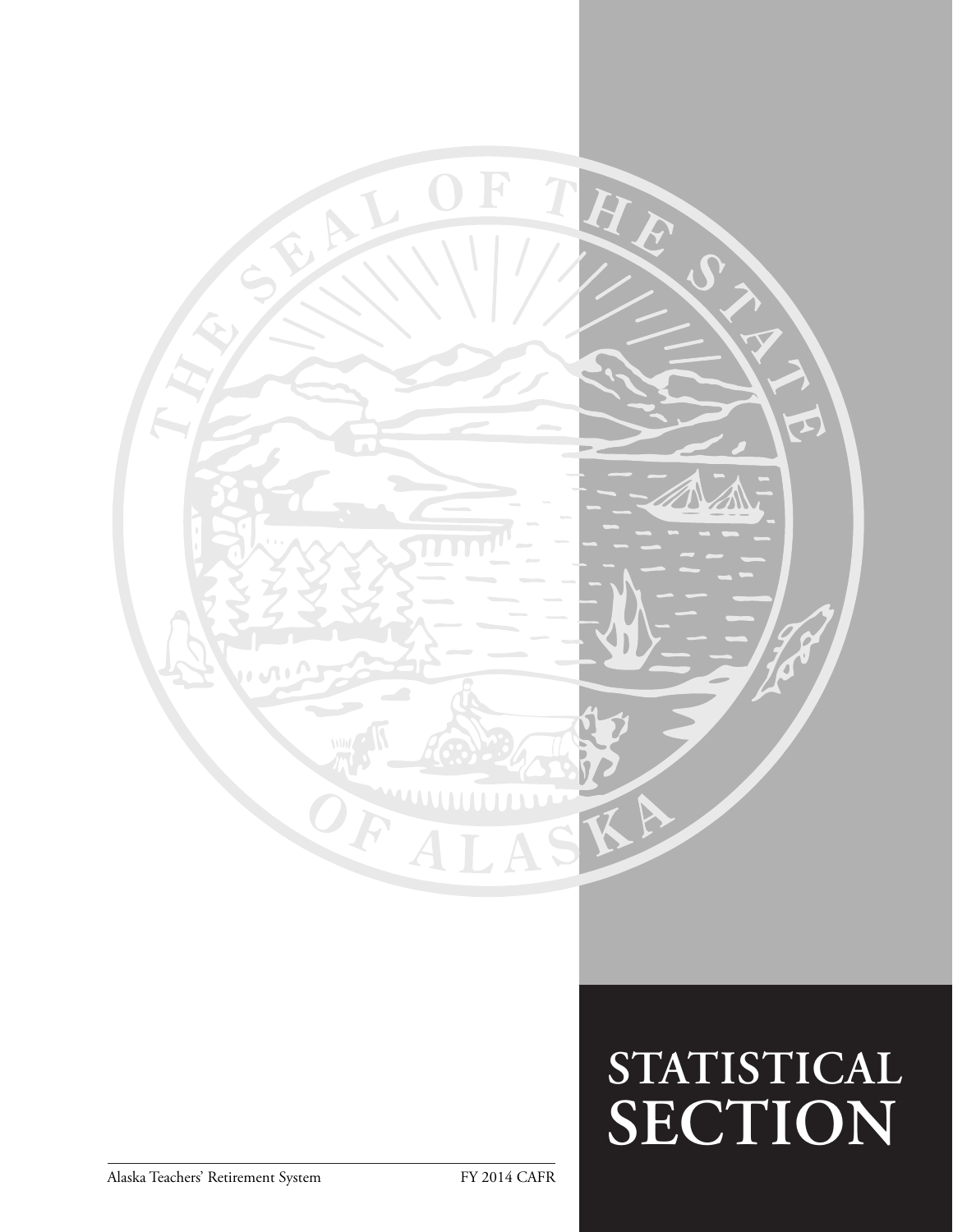#### **STATISTICAL SECTION OVERVIEW**

The statistical section of the Teachers' Retirement System (System) comprehensive annual financial report provides additional detail in the form of financial trends, operating statistics and demographic information. This data is provided to enhance the reader's understanding of the System.

| These schedules contain financial trend information utilizing a multi-year presentation so the<br>reader can better understand how the System's financial performance has changed over time.<br>Financial information is presented on an accrual basis. |  |
|---------------------------------------------------------------------------------------------------------------------------------------------------------------------------------------------------------------------------------------------------------|--|
|                                                                                                                                                                                                                                                         |  |
| These schedules contain detailed benefit payment information to provide the reader a better<br>understanding of the pension benefits provided by the Division.                                                                                          |  |
|                                                                                                                                                                                                                                                         |  |

These schedules contain detailed demographic data to provide the reader a better understanding of the membership and employer participation in the System.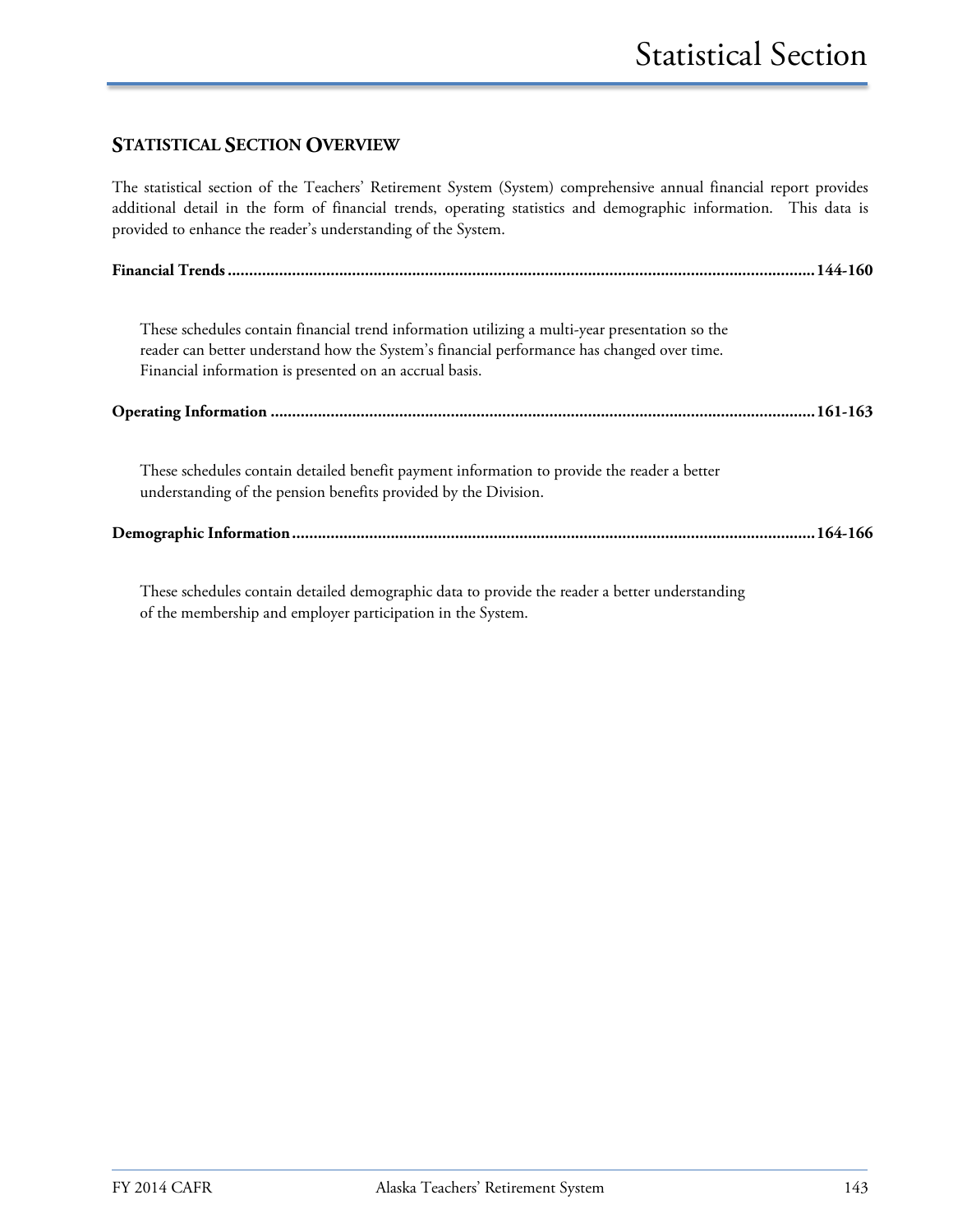| <b>Teachers' Retirement System</b><br><b>Defined Benefit Pension</b><br><b>Changes in Fiduciary Net Position</b><br>(In thousands) |                                                                                                                                                                                                                                  |               |               |               |             |  |
|------------------------------------------------------------------------------------------------------------------------------------|----------------------------------------------------------------------------------------------------------------------------------------------------------------------------------------------------------------------------------|---------------|---------------|---------------|-------------|--|
| <b>Year Ended</b><br>June 30                                                                                                       | <b>Fiduciary Net</b><br>Increase /<br><b>Fiduciary Net</b><br>Position,<br>(Decrease)<br>in Fiduciary Net<br>Position,<br>Beginning<br><b>Additions</b><br>of Year<br><b>Deductions</b><br><b>End of Year</b><br><b>Position</b> |               |               |               |             |  |
| 2005                                                                                                                               | \$3,911,515                                                                                                                                                                                                                      | \$<br>476,969 | \$<br>361,489 | \$<br>115,480 | \$4,026,995 |  |
| 2006                                                                                                                               | 4,026,995                                                                                                                                                                                                                        | 652,648       | 379,672       | 272,976       | 4,299,971   |  |
| 2007                                                                                                                               | 4,299,971                                                                                                                                                                                                                        | 989,840       | 396,697       | 593,143       | 4,893,114   |  |
| 2008                                                                                                                               | 4,893,114                                                                                                                                                                                                                        | 57,423        | 1,399,739     | (1,342,316)   | 3,550,798   |  |
| 2009                                                                                                                               | 3,550,798                                                                                                                                                                                                                        | (629, 058)    | 325,307       | (954,365)     | 2,596,433   |  |
| 2010                                                                                                                               | 2,596,433                                                                                                                                                                                                                        | 458,984       | 338,860       | 120,124       | 2,716,557   |  |
| 2011                                                                                                                               | 2,716,557                                                                                                                                                                                                                        | 755,768       | 348,795       | 406,973       | 3,123,530   |  |
| 2012                                                                                                                               | 3,123,530                                                                                                                                                                                                                        | 249,803       | 366,686       | (116, 883)    | 3,006,647   |  |
| 2013                                                                                                                               | 3,006,647                                                                                                                                                                                                                        | 658,405       | 385,922       | 272,483       | 3,279,130   |  |
| 2014                                                                                                                               | 3,279,130                                                                                                                                                                                                                        | 894,170       | 402,161       | 492,009       | 3,771,139   |  |

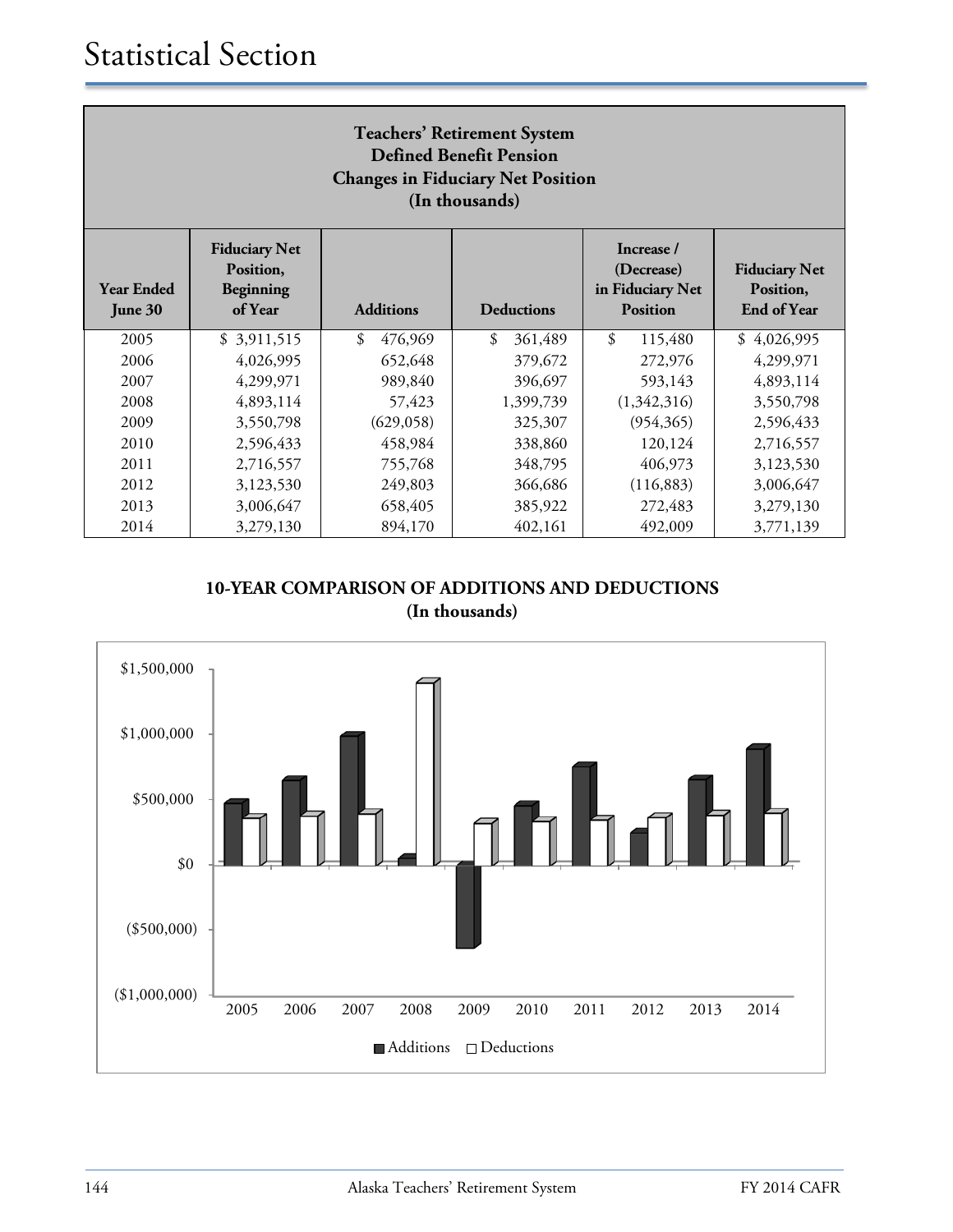| <b>Teachers' Retirement System</b><br>Defined Benefit Pension Alaska Retiree Healthcare Trust<br><b>Changes in Fiduciary Net Position</b><br>(In thousands) |                                                           |                  |                   |                                                                 |                                                         |  |  |
|-------------------------------------------------------------------------------------------------------------------------------------------------------------|-----------------------------------------------------------|------------------|-------------------|-----------------------------------------------------------------|---------------------------------------------------------|--|--|
| <b>Year Ended</b><br>June 30                                                                                                                                | <b>Fiduciary Net</b><br>Position,<br>Beginning<br>of Year | <b>Additions</b> | <b>Deductions</b> | Increase /<br>(Decrease)<br>in Fiduciary Net<br><b>Position</b> | <b>Fiduciary Net</b><br>Position,<br><b>End of Year</b> |  |  |
| 2008                                                                                                                                                        | \$                                                        | \$1,283,865      | \$<br>30,292      | \$1,253,573                                                     | \$1,253,573                                             |  |  |
| 2009                                                                                                                                                        | 1,253,573                                                 | (27, 157)        | 95,383            | (122, 540)                                                      | 1,131,033                                               |  |  |
| 2010                                                                                                                                                        | 1,131,033                                                 | 300,736          | 124,133           | 176,603                                                         | 1,307,636                                               |  |  |
| 2011                                                                                                                                                        | 1,307,636                                                 | 408,179          | 106,485           | 301,694                                                         | 1,609,330                                               |  |  |
| 2012                                                                                                                                                        | 1,609,330                                                 | 137,594          | 113,883           | 23,711                                                          | 1,633,041                                               |  |  |
| 2013                                                                                                                                                        | 1,633,041                                                 | 357,454          | 124,074           | 233,380                                                         | 1,866,421                                               |  |  |
| 2014                                                                                                                                                        | 1,866,421                                                 | 502,833          | 121,119           | 381,714                                                         | 2,248,135                                               |  |  |

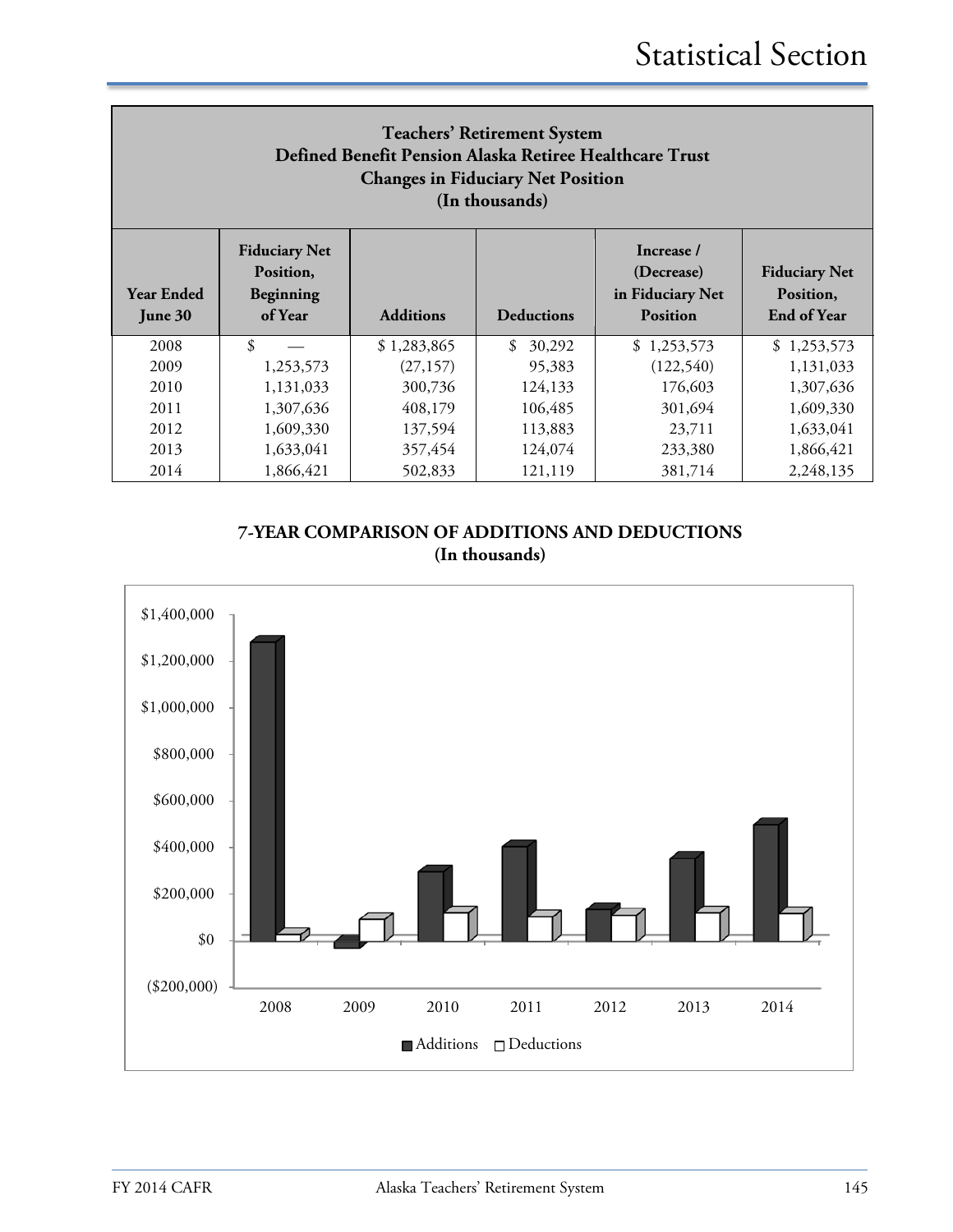| <b>Teachers' Retirement System</b><br>Defined Contribution Retirement Participant Directed<br><b>Changes in Fiduciary Net Position</b><br>(In thousands) |                                                           |                  |                   |                                                                        |                                                  |  |  |
|----------------------------------------------------------------------------------------------------------------------------------------------------------|-----------------------------------------------------------|------------------|-------------------|------------------------------------------------------------------------|--------------------------------------------------|--|--|
| <b>Year Ended</b><br>June 30                                                                                                                             | <b>Fiduciary Net</b><br>Position,<br>Beginning<br>of Year | <b>Additions</b> | <b>Deductions</b> | Increase /<br>(Decrease) in<br><b>Fiduciary Net</b><br><b>Position</b> | <b>Fiduciary Net</b><br>Position, End of<br>Year |  |  |
| 2007                                                                                                                                                     | \$                                                        | \$<br>5,543      | \$<br>36          | \$<br>5,507                                                            | \$<br>5,507                                      |  |  |
| 2008                                                                                                                                                     | 5,507                                                     | 8,825            | 278               | 8,547                                                                  | 14,054                                           |  |  |
| 2009                                                                                                                                                     | 14,054                                                    | 13,132           | 498               | 12,634                                                                 | 26,688                                           |  |  |
| 2010                                                                                                                                                     | 26,688                                                    | 22,359           | 1,053             | 21,306                                                                 | 47,994                                           |  |  |
| 2011                                                                                                                                                     | 47,994                                                    | 38,355           | 2,377             | 35,978                                                                 | 83,972                                           |  |  |
| 2012                                                                                                                                                     | 83,972                                                    | 29,791           | 3,374             | 26,417                                                                 | 110,389                                          |  |  |
| 2013                                                                                                                                                     | 110,389                                                   | 50,560           | 7,715             | 42,845                                                                 | 153,234                                          |  |  |
| 2014                                                                                                                                                     | 153,234                                                   | 68,315           | 6,281             | 62,034                                                                 | 215,268                                          |  |  |

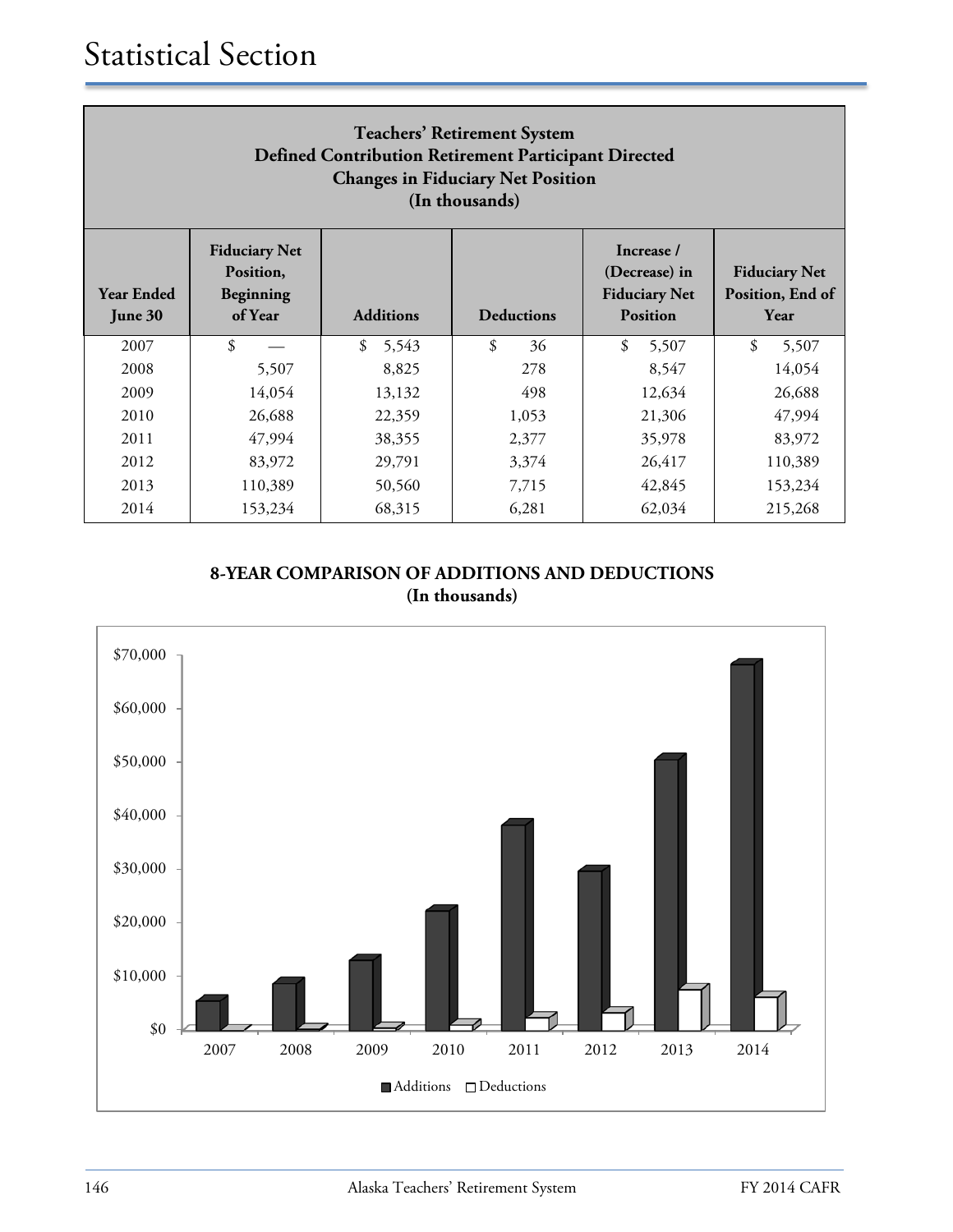| <b>Teachers' Retirement System</b><br>Defined Contribution Retirement Occupational Death & Disability<br><b>Changes in Fiduciary Net Position</b><br>(In thousands) |                                                           |                  |                   |                                                                        |                                                         |  |
|---------------------------------------------------------------------------------------------------------------------------------------------------------------------|-----------------------------------------------------------|------------------|-------------------|------------------------------------------------------------------------|---------------------------------------------------------|--|
| <b>Year Ended</b><br>June 30                                                                                                                                        | <b>Fiduciary Net</b><br>Position,<br>Beginning<br>of Year | <b>Additions</b> | <b>Deductions</b> | Increase /<br>(Decrease) in<br><b>Fiduciary Net</b><br><b>Position</b> | <b>Fiduciary Net</b><br>Position,<br><b>End of Year</b> |  |
| 2008                                                                                                                                                                | \$                                                        | \$<br>400        | \$                | \$<br>400                                                              | $\boldsymbol{\hat{\mathbf{x}}}$<br>400                  |  |
| 2009                                                                                                                                                                | 400                                                       | 554              |                   | 554                                                                    | 954                                                     |  |
| 2010                                                                                                                                                                | 954                                                       | 525              |                   | 525                                                                    | 1,479                                                   |  |
| 2011                                                                                                                                                                | 1,479                                                     | 801              |                   | 801                                                                    | 2,280                                                   |  |
| 2012                                                                                                                                                                | 2,280                                                     | 31               |                   | 31                                                                     | 2,311                                                   |  |
| 2013                                                                                                                                                                | 2,311                                                     | 284              |                   | 284                                                                    | 2,595                                                   |  |
| 2014                                                                                                                                                                | 2,595                                                     | 480              |                   | 480                                                                    | 3,075                                                   |  |

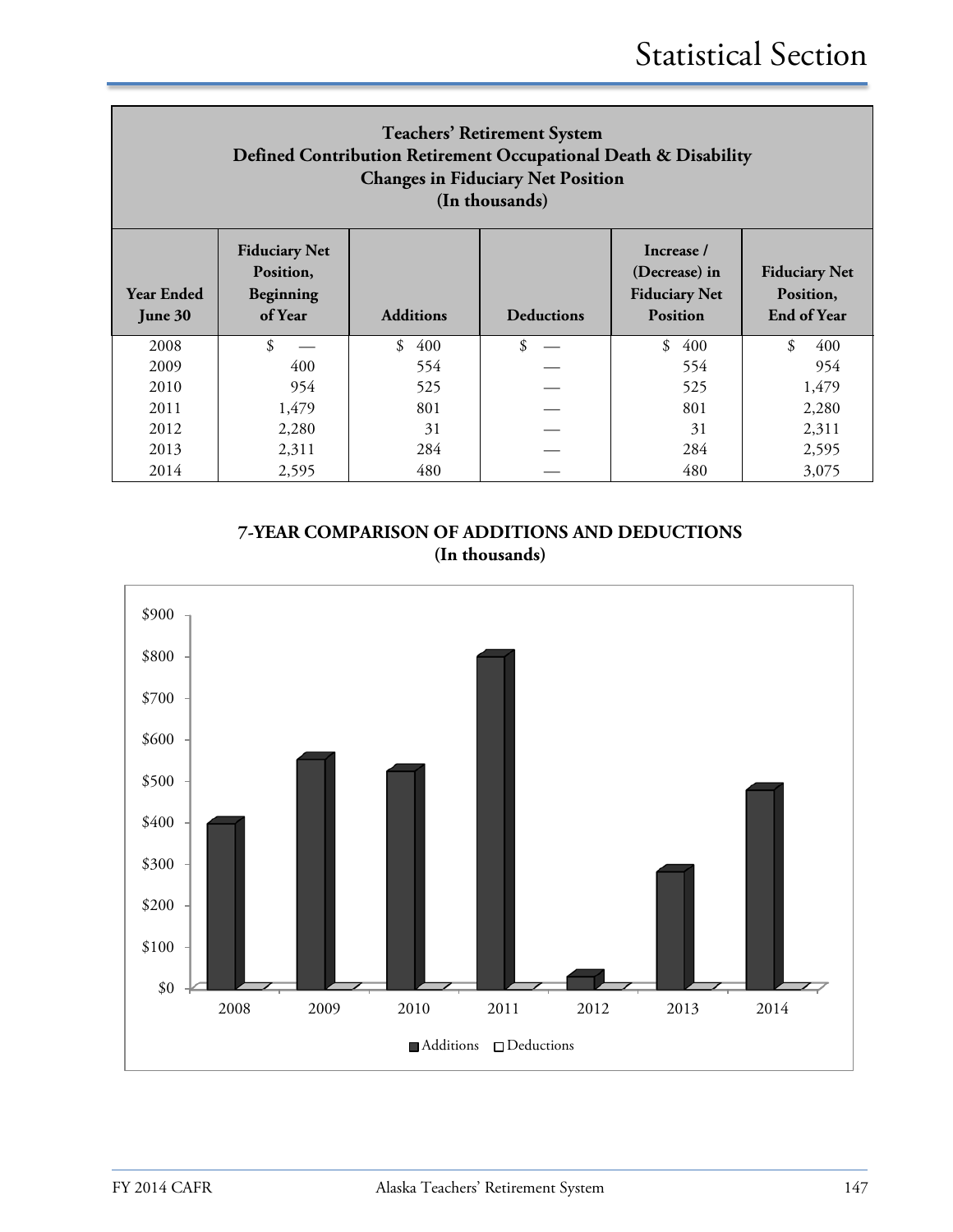| <b>Teachers' Retirement System</b><br><b>Defined Contribution Retirement Medical Plan</b><br><b>Changes in Fiduciary Net Position</b><br>(In thousands) |                                                           |                         |                   |                                                                        |                                                  |  |  |  |
|---------------------------------------------------------------------------------------------------------------------------------------------------------|-----------------------------------------------------------|-------------------------|-------------------|------------------------------------------------------------------------|--------------------------------------------------|--|--|--|
| <b>Year Ended</b><br>June 30                                                                                                                            | <b>Fiduciary Net</b><br>Position,<br>Beginning<br>of Year | <b>Additions</b>        | <b>Deductions</b> | Increase /<br>(Decrease) in<br><b>Fiduciary Net</b><br><b>Position</b> | <b>Fiduciary Net</b><br>Position, End of<br>Year |  |  |  |
| 2007                                                                                                                                                    | \$                                                        | \$<br>590               | \$                | \$<br>590                                                              | \$<br>590                                        |  |  |  |
| 2008                                                                                                                                                    | 590                                                       | 656                     |                   | 656                                                                    | 1,246                                            |  |  |  |
| 2009                                                                                                                                                    | 1,246                                                     | 766                     |                   | 766                                                                    | 2,012                                            |  |  |  |
| 2010                                                                                                                                                    | 2,012                                                     | 1,586                   |                   | 1,586                                                                  | 3,598                                            |  |  |  |
| 2011                                                                                                                                                    | 3,598                                                     | 1,947                   |                   | 1,947                                                                  | 5,545                                            |  |  |  |
| 2012                                                                                                                                                    | 5,545                                                     | 1,267<br>6,812<br>1,267 |                   |                                                                        |                                                  |  |  |  |
| 2013                                                                                                                                                    | 6,812                                                     | 1,970                   | 3                 | 1,967                                                                  | 8,779                                            |  |  |  |
| 2014                                                                                                                                                    | 8,779                                                     | 2,861                   | 3                 | 2,858                                                                  | 11,637                                           |  |  |  |

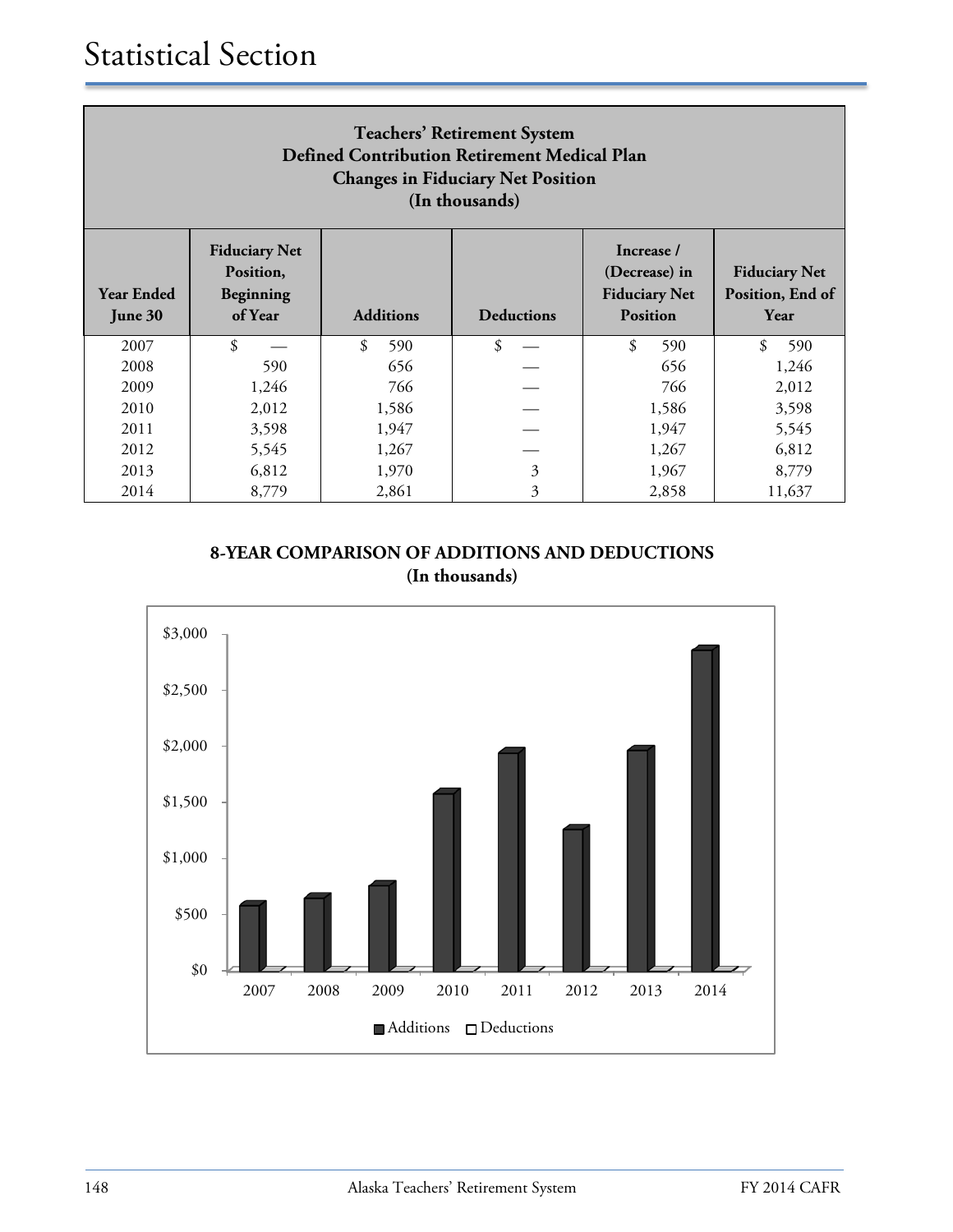| <b>Teachers' Retirement System</b><br>Defined Contribution Retirement Health Reimbursement Arrangement<br><b>Changes in Fiduciary Net Position</b><br>(In thousands) |                                                           |                  |                   |                                                                        |                                                         |  |  |
|----------------------------------------------------------------------------------------------------------------------------------------------------------------------|-----------------------------------------------------------|------------------|-------------------|------------------------------------------------------------------------|---------------------------------------------------------|--|--|
| <b>Year Ended</b><br>June 30                                                                                                                                         | <b>Fiduciary Net</b><br>Position,<br>Beginning<br>of Year | <b>Additions</b> | <b>Deductions</b> | Increase /<br>(Decrease) in<br><b>Fiduciary Net</b><br><b>Position</b> | Fiduciary<br><b>Net Position,</b><br><b>End of Year</b> |  |  |
| 2007                                                                                                                                                                 | \$                                                        | \$<br>974        | $\mathcal{S}$     | \$<br>974                                                              | $\mathcal{S}$<br>974                                    |  |  |
| 2008                                                                                                                                                                 | 974                                                       | 2,202            |                   | 2,202                                                                  | 3,176                                                   |  |  |
| 2009                                                                                                                                                                 | 3,176                                                     | 2,650            |                   | 2,650                                                                  | 5,826                                                   |  |  |
| 2010                                                                                                                                                                 | 5,826                                                     | 4,814            |                   | 4,814                                                                  | 10,640                                                  |  |  |
| 2011                                                                                                                                                                 | 10,640                                                    | 7,606            |                   | 7,606                                                                  | 18,246                                                  |  |  |
| 2012                                                                                                                                                                 | 18,246                                                    | 6,491            |                   | 6,491                                                                  | 24,737                                                  |  |  |
| 2013                                                                                                                                                                 | 24,737                                                    | 10,079           | 3                 | 10,076                                                                 | 34,813                                                  |  |  |
| 2014                                                                                                                                                                 | 34,813                                                    | 14,662           | 3                 | 14,659                                                                 | 49,472                                                  |  |  |

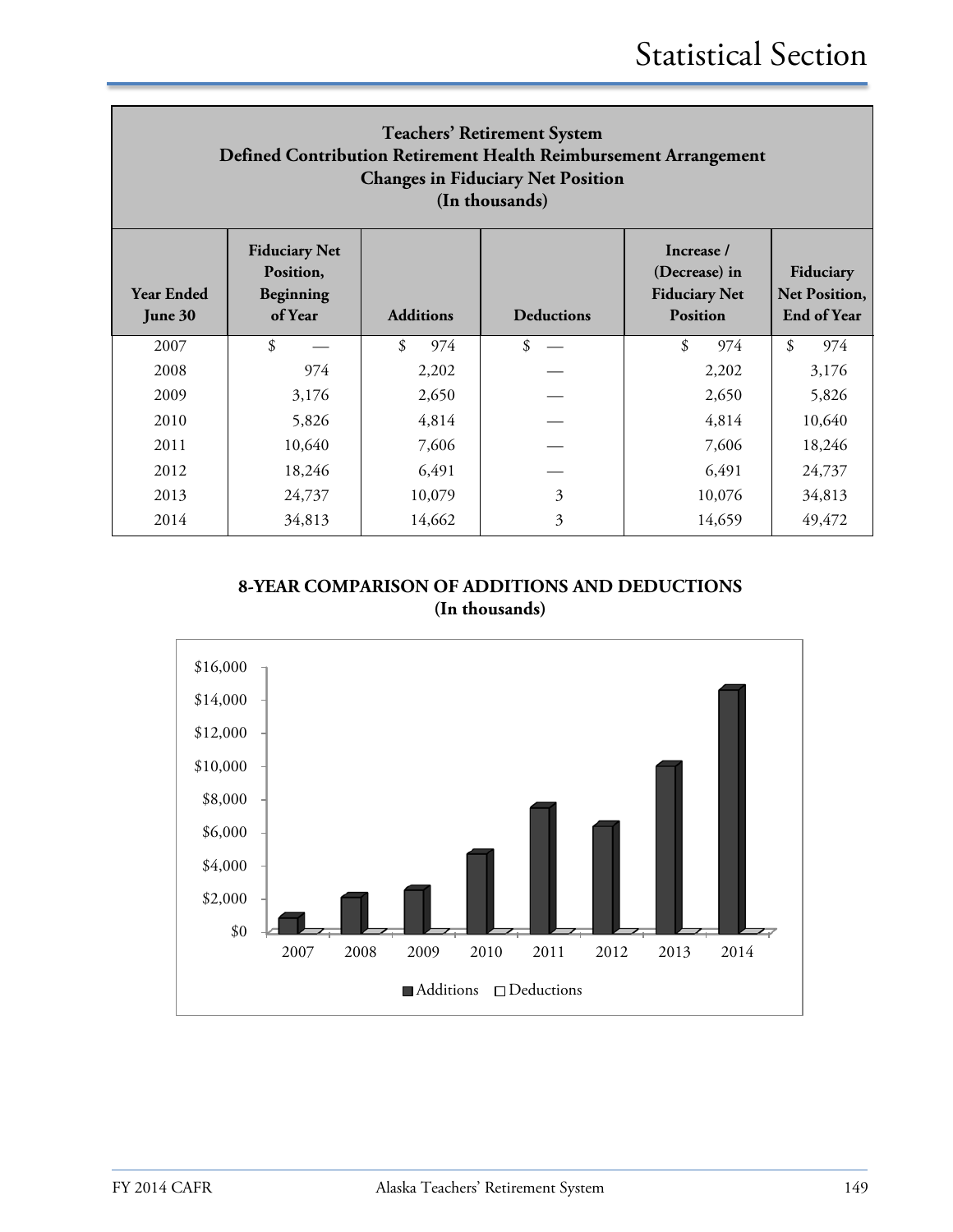| <b>Teachers' Retirement System</b><br><b>Defined Benefit Pension</b><br><b>Additions by Source</b><br>(In thousands) |                                 |                                  |                              |                                              |          |            |  |
|----------------------------------------------------------------------------------------------------------------------|---------------------------------|----------------------------------|------------------------------|----------------------------------------------|----------|------------|--|
| Year<br>Ended<br>June 30                                                                                             | Plan<br>Member<br>Contributions | Employer<br><b>Contributions</b> | <b>State</b><br>of<br>Alaska | <b>Net</b><br>Investment<br>Income<br>(Loss) | Other    | Total      |  |
| 2005                                                                                                                 | 55,993<br>\$                    | \$<br>93,540                     | \$                           | 327,426<br>\$                                | \$<br>10 | \$476,969  |  |
| 2006                                                                                                                 | 57,802                          | 127,967                          |                              | 451,689                                      | 15,190   | 652,648    |  |
| 2007                                                                                                                 | 55,689                          | 153,618                          |                              | 780,512                                      | 21       | 989,840    |  |
| 2008                                                                                                                 | 54,121                          | 31,313                           | 111,237                      | (139, 282)                                   | 34       | 57,423     |  |
| 2009                                                                                                                 | 53,544                          | 27,110                           | 104,423                      | (814, 138)                                   | 3        | (629, 058) |  |
| 2010                                                                                                                 | 56,554                          | 33,800                           | 100,475                      | 268,146                                      | 9        | 458,984    |  |
| 2011                                                                                                                 | 55,347                          | 32,804                           | 109,343                      | 558,220                                      | 54       | 755,768    |  |
| 2012                                                                                                                 | 52,020                          | 38,189                           | 157,387                      | 2,190                                        | 17       | 249,803    |  |
| 2013                                                                                                                 | 50,201                          | 37,372                           | 196,945                      | 373,868                                      | 19       | 658,405    |  |
| 2014                                                                                                                 | 47,724                          | 37,571                           | 208,890                      | 599,958                                      | 27       | 894,170    |  |

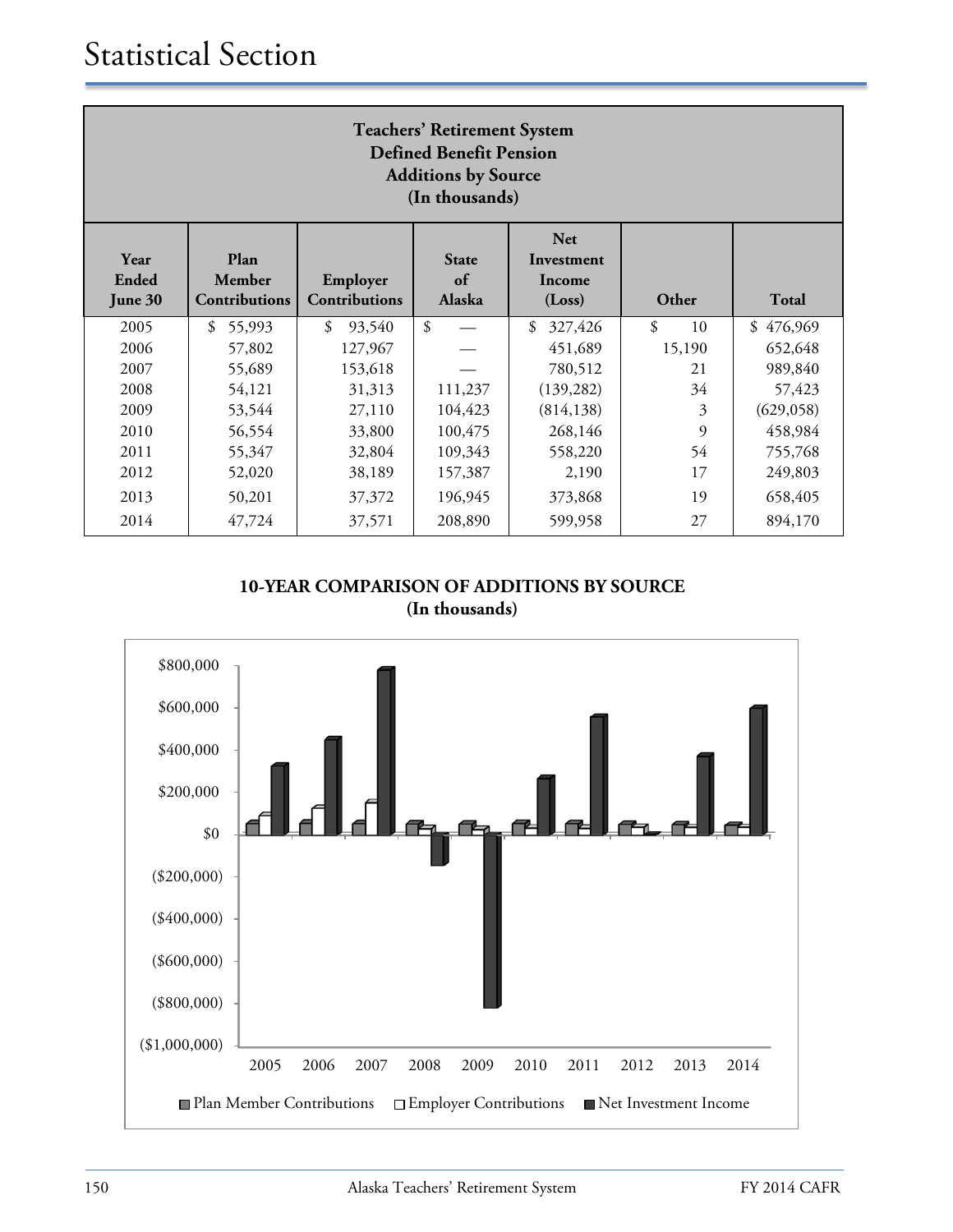| <b>Teachers' Retirement System</b><br>Defined Benefit Alaska Retiree Healthcare Trust<br><b>Additions by Source</b><br>(In thousands) |                            |                                  |                                     |                                              |                 |        |              |
|---------------------------------------------------------------------------------------------------------------------------------------|----------------------------|----------------------------------|-------------------------------------|----------------------------------------------|-----------------|--------|--------------|
| Year<br>Ended<br>June 30                                                                                                              | Plan<br>Member<br>Premiums | Employer<br><b>Contributions</b> | <b>State</b><br>of<br><b>Alaska</b> | <b>Net</b><br>Investment<br>Income<br>(Loss) | <b>Transfer</b> | Other  | <b>Total</b> |
| 2008                                                                                                                                  | \$111                      | \$<br>43,697                     | \$158,755                           | \$<br>(5,318)                                | \$1,086,620     | \$     | \$1,283,865  |
| 2009                                                                                                                                  | 116                        | 47,174                           | 101,877                             | (179, 919)                                   |                 | 3,595  | (27, 157)    |
| 2010                                                                                                                                  | 117                        | 42,694                           | 72,987                              | 125,903                                      |                 | 59,035 | 300,736      |
| 2011                                                                                                                                  | 138                        | 43,217                           | 81,507                              | 278,366                                      |                 | 4,951  | 408,179      |
| 2012                                                                                                                                  | 183                        | 36,281                           | 77,130                              | 11,465                                       |                 | 12,535 | 137,594      |
| 2013                                                                                                                                  | 250                        | 35,293                           | 105,832                             | 211,927                                      |                 | 4,152  | 357,454      |
| 2014                                                                                                                                  | 263                        | 31,980                           | 107,956                             | 356,411                                      |                 | 6,223  | 502,833      |

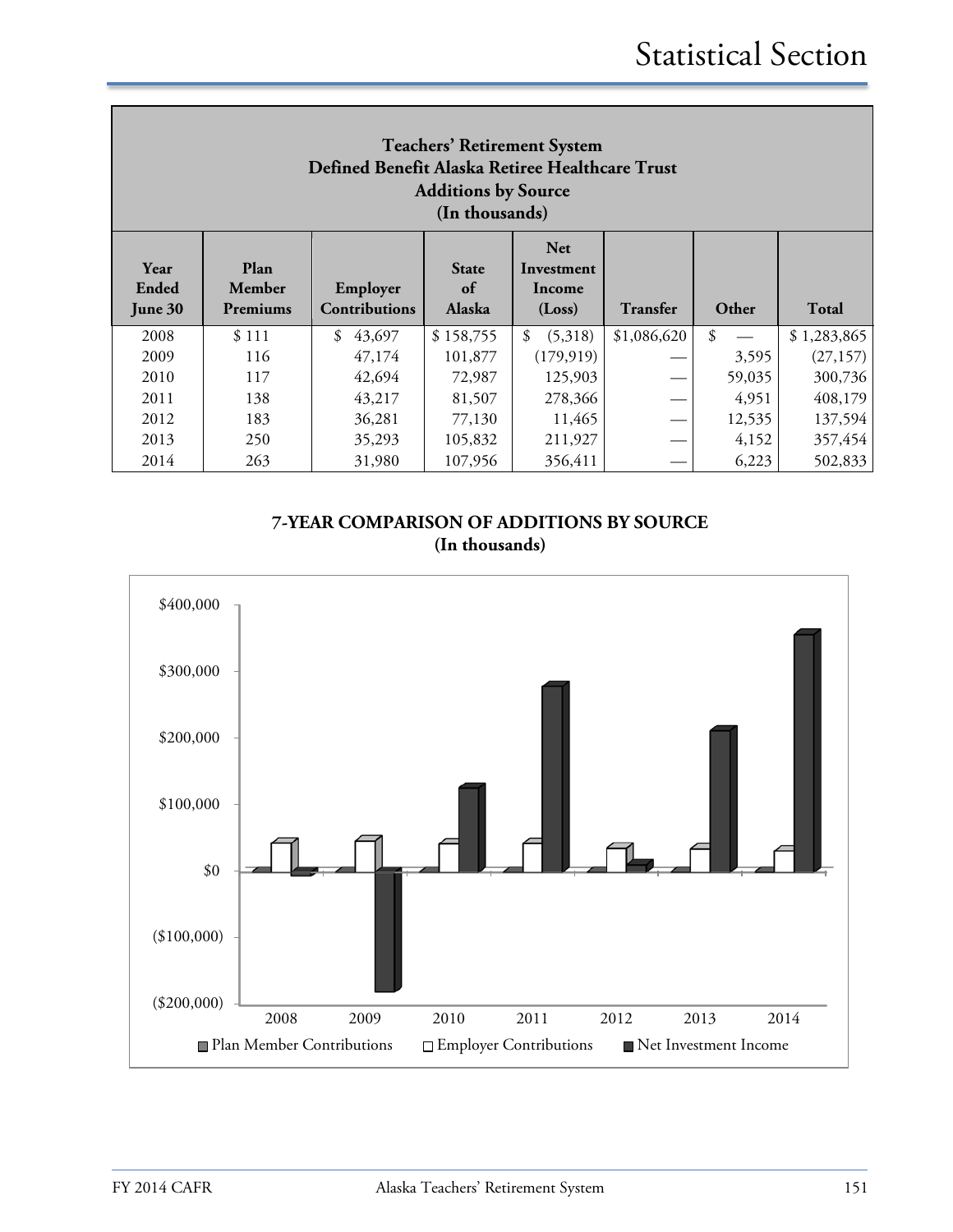| <b>Teachers' Retirement System</b><br><b>Defined Contribution Retirement Participant Directed</b><br><b>Additions by Source</b><br>(In thousands)       |             |             |           |                |             |  |
|---------------------------------------------------------------------------------------------------------------------------------------------------------|-------------|-------------|-----------|----------------|-------------|--|
| Plan<br>Year<br><b>Net Investment</b><br>Ended<br>Member<br>Employer<br>Income<br>Contributions<br>Total<br>Contributions<br>Other<br>(Loss)<br>June 30 |             |             |           |                |             |  |
| 2007                                                                                                                                                    | \$<br>2,827 | 2,465<br>\$ | \$<br>251 | \$             | \$<br>5,543 |  |
| 2008                                                                                                                                                    | 5,347       | 4,717       | (1,239)   |                | 8,825       |  |
| 2009                                                                                                                                                    | 8,077       | 7,023       | (1,968)   |                | 13,132      |  |
| 2010                                                                                                                                                    | 11,051      | 9,658       | 1,650     |                | 22,359      |  |
| 2011                                                                                                                                                    | 13,665      | 11,943      | 12,742    | 5              | 38,355      |  |
| 2012                                                                                                                                                    | 16,095      | 14,003      | (307)     |                | 29,791      |  |
| 2013                                                                                                                                                    | 18,044      | 14,474      | 18,040    | $\overline{2}$ | 50,560      |  |
| 2014                                                                                                                                                    | 20,326      | 16,098      | 31,887    | 4              | 68,315      |  |

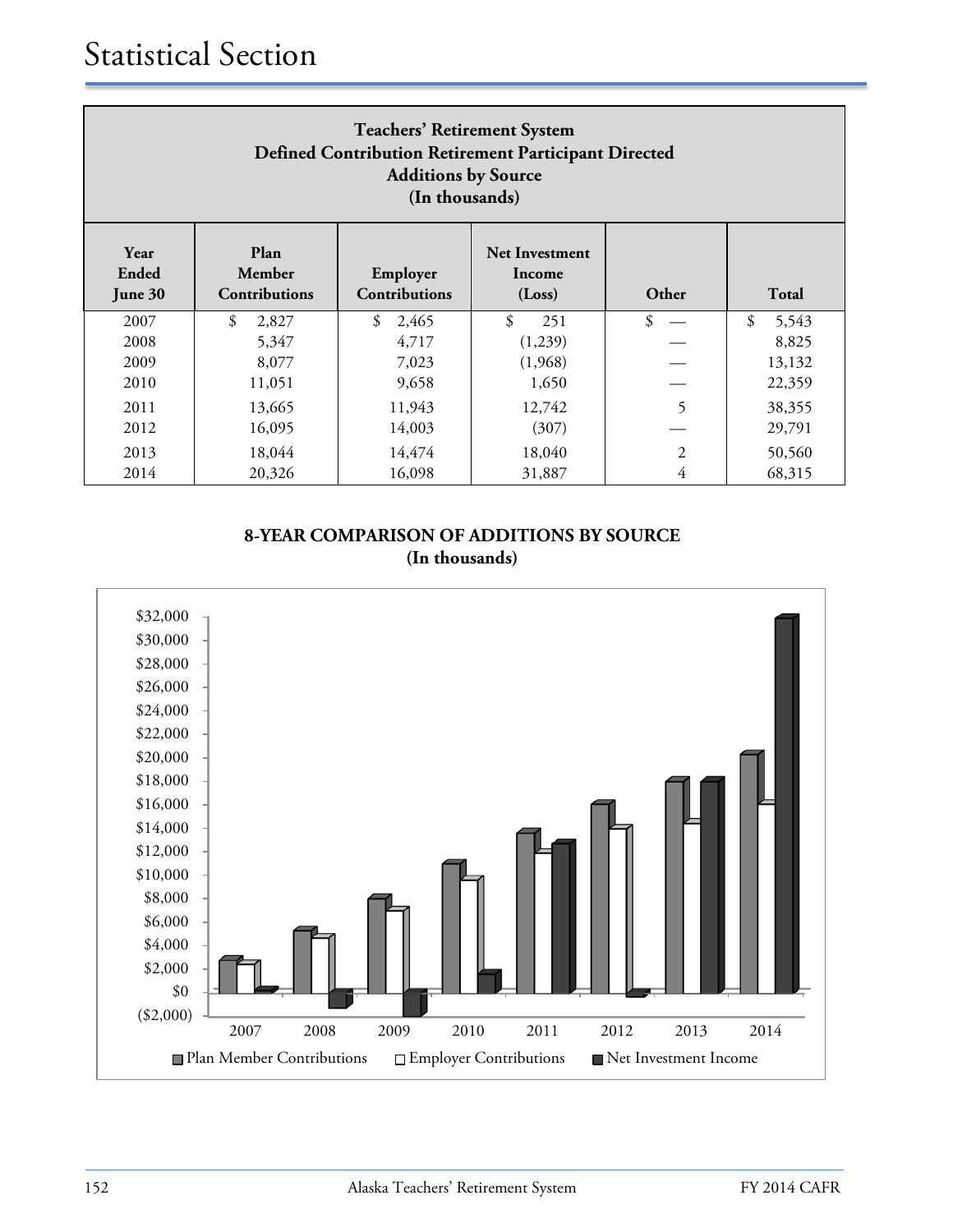| <b>Teachers' Retirement System</b><br>Defined Contribution Retirement Occupational Death & Disability<br><b>Additions by Source</b><br>(In thousands) |                                  |                                        |           |  |  |  |
|-------------------------------------------------------------------------------------------------------------------------------------------------------|----------------------------------|----------------------------------------|-----------|--|--|--|
| Plan<br>Ended<br>June 30                                                                                                                              | Employer<br><b>Contributions</b> | <b>Net Investment</b><br>Income (Loss) | Total     |  |  |  |
| 2008                                                                                                                                                  | \$<br>408                        | \$<br>(8)                              | \$<br>400 |  |  |  |
| 2009                                                                                                                                                  | 623                              | (69)                                   | 554       |  |  |  |
| 2010                                                                                                                                                  | 442                              | 83                                     | 525       |  |  |  |
| 2011                                                                                                                                                  | 474                              | 327                                    | 801       |  |  |  |
| 2012                                                                                                                                                  | (1)                              | 32                                     | 31        |  |  |  |
| 2013                                                                                                                                                  |                                  | 284                                    | 284       |  |  |  |
| 2014                                                                                                                                                  |                                  | 480                                    | 480       |  |  |  |

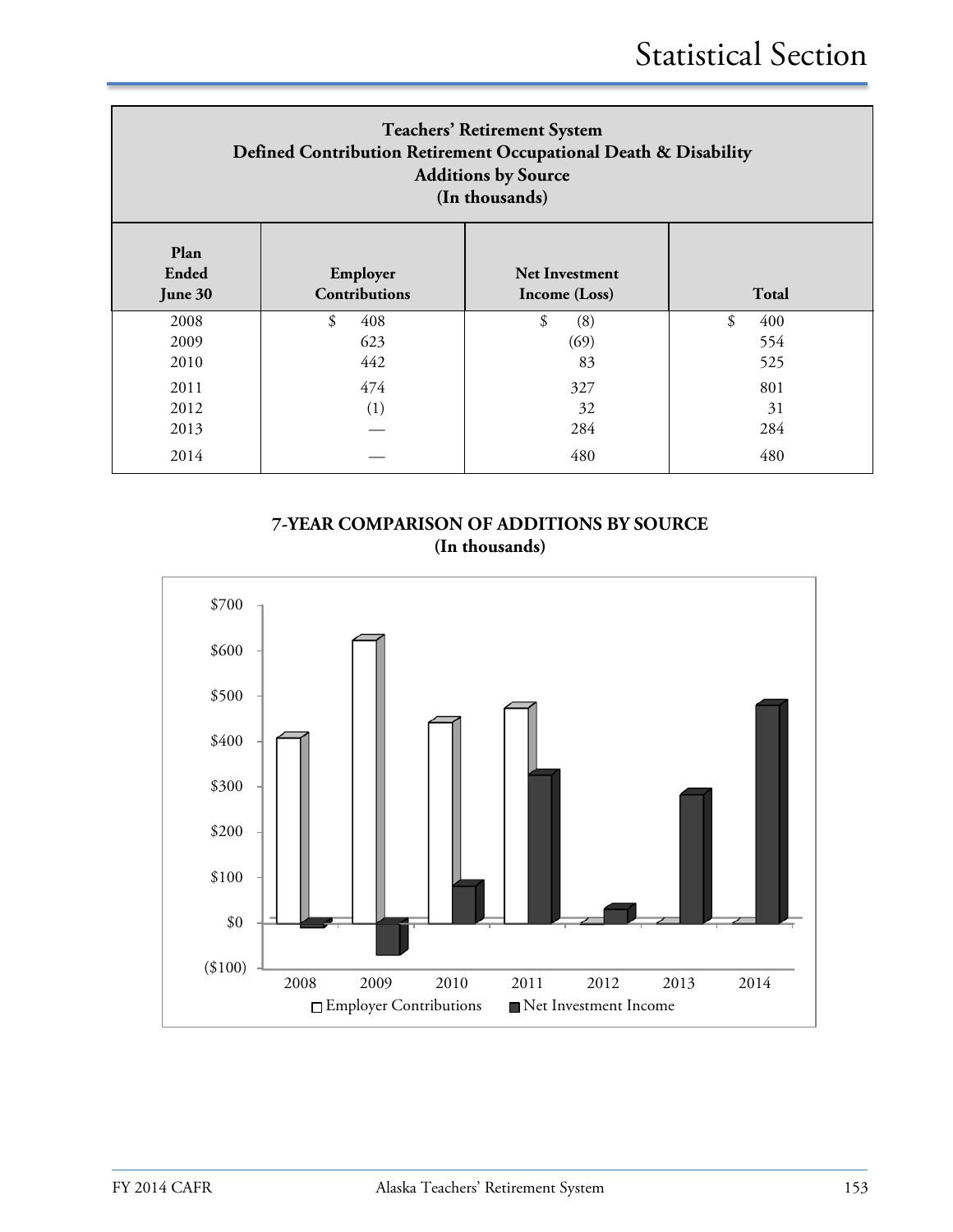| <b>Teachers' Retirement System</b><br>Defined Contribution Retirement Retiree Medical Plan<br><b>Additions by Source</b><br>(In thousands) |           |          |           |  |  |  |  |
|--------------------------------------------------------------------------------------------------------------------------------------------|-----------|----------|-----------|--|--|--|--|
| Plan<br>Ended<br>Employer<br><b>Net Investment</b><br><b>Contributions</b><br><b>Total</b><br>June 30<br>Income (Loss)                     |           |          |           |  |  |  |  |
| 2007                                                                                                                                       | \$<br>575 | \$<br>15 | \$<br>590 |  |  |  |  |
| 2008                                                                                                                                       | 651       | 5        | 656       |  |  |  |  |
| 2009                                                                                                                                       | 992       | (226)    | 766       |  |  |  |  |
| 2010                                                                                                                                       | 1,421     | 165      | 1,586     |  |  |  |  |
| 2011                                                                                                                                       | 1,154     | 793      | 1,947     |  |  |  |  |
| 2012                                                                                                                                       | 1,160     | 107      | 1,267     |  |  |  |  |
| 2013                                                                                                                                       | 1,101     | 869      | 1,970     |  |  |  |  |
| 2014                                                                                                                                       | 1,181     | 1,680    | 2,861     |  |  |  |  |

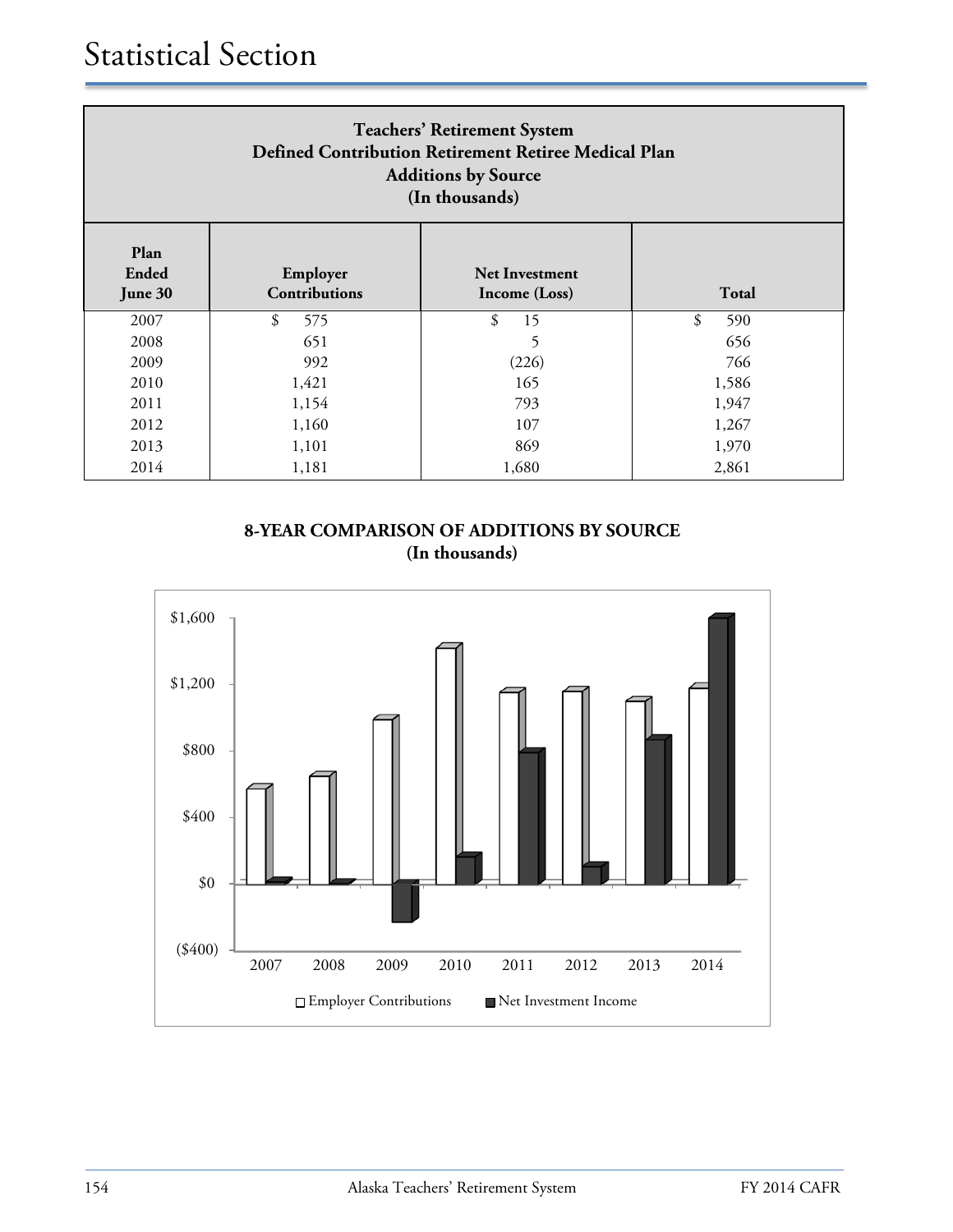| <b>Teachers' Retirement System</b><br>Defined Contribution Retirement Health Reimbursement Arrangement<br><b>Additions by Source</b><br>(In thousands) |                                  |                                        |           |  |  |  |
|--------------------------------------------------------------------------------------------------------------------------------------------------------|----------------------------------|----------------------------------------|-----------|--|--|--|
| Plan<br>Ended<br>June 30                                                                                                                               | Employer<br><b>Contributions</b> | <b>Net Investment</b><br>Income (Loss) | Total     |  |  |  |
| 2007                                                                                                                                                   | \$<br>947                        | \$<br>27                               | \$<br>974 |  |  |  |
| 2008                                                                                                                                                   | 2,127                            | 75                                     | 2,202     |  |  |  |
| 2009                                                                                                                                                   | 3,206                            | (556)                                  | 2,650     |  |  |  |
| 2010                                                                                                                                                   | 4,344                            | 470                                    | 4,814     |  |  |  |
| 2011                                                                                                                                                   | 5,195                            | 2,411                                  | 7,606     |  |  |  |
| 2012                                                                                                                                                   | 6,077                            | 414                                    | 6,491     |  |  |  |
| 2013                                                                                                                                                   | 6,816                            | 3,263                                  | 10,079    |  |  |  |
| 2014                                                                                                                                                   | 7,816                            | 6,846                                  | 14,662    |  |  |  |

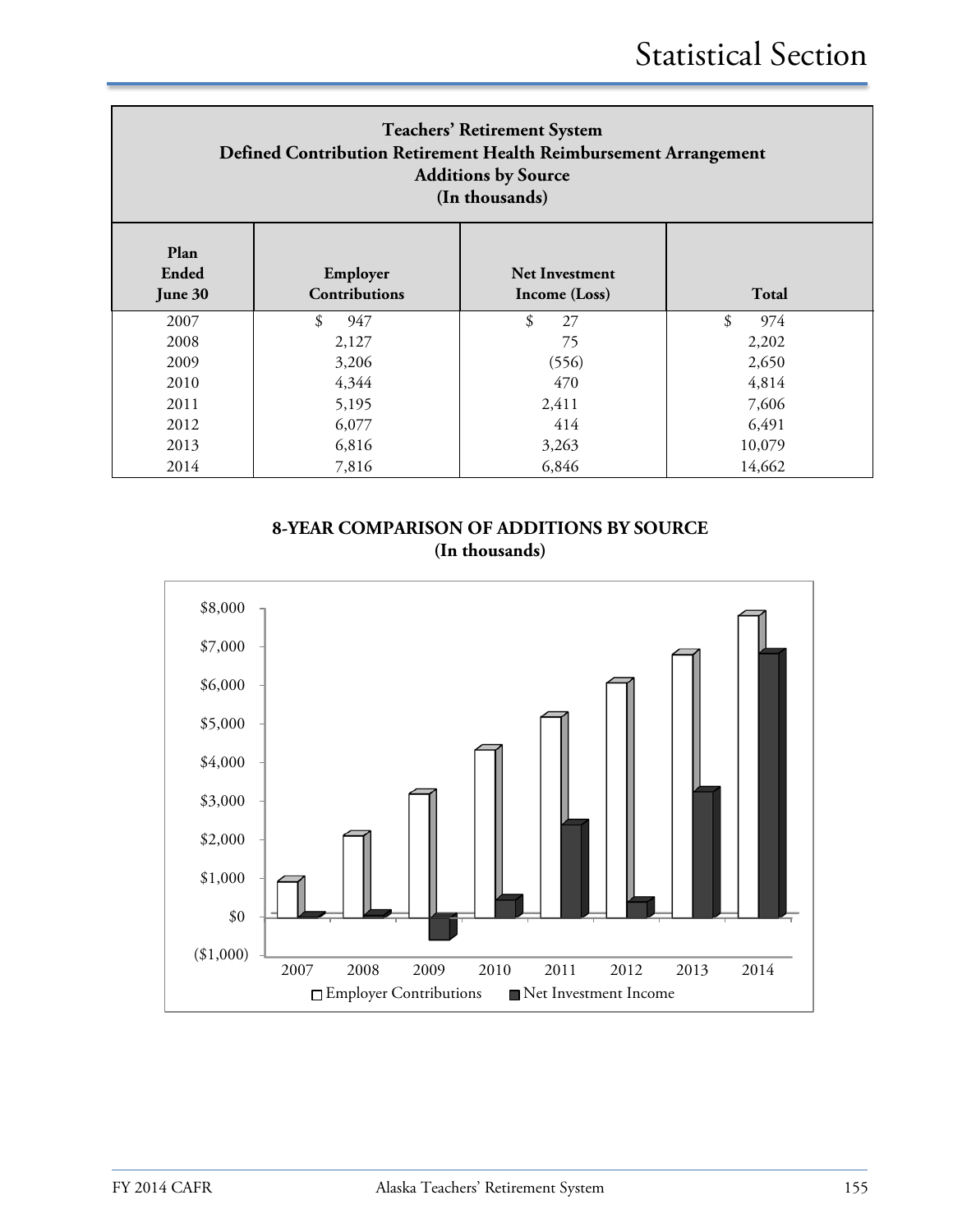| <b>Teachers' Retirement System</b><br><b>Defined Benefit Pension</b><br><b>Deductions by Type</b><br>(In thousands) |                            |            |                             |                |           |               |
|---------------------------------------------------------------------------------------------------------------------|----------------------------|------------|-----------------------------|----------------|-----------|---------------|
| Year<br>Ended<br>June 30                                                                                            | Pension<br><b>Benefits</b> | Healthcare | Refunds of<br>Contributions | Administrative | Transfer  | Total         |
| 2005                                                                                                                | \$269,414                  | \$85,670   | \$4,376                     | \$2,029        | \$        | \$<br>361,489 |
| 2006                                                                                                                | 281,205                    | 92,462     | 3,832                       | 2,173          |           | 379,672       |
| 2007                                                                                                                | 293,224                    | 96,544     | 4,535                       | 2,394          |           | 396,697       |
| 2008                                                                                                                | 306,689                    |            | 3,761                       | 2,669          | 1,086,620 | 1,399,739     |
| 2009                                                                                                                | 319,148                    |            | 3,622                       | 2,537          |           | 325,307       |
| 2010                                                                                                                | 332,690                    |            | 3,472                       | 2,698          |           | 338,860       |
| 2011                                                                                                                | 343,191                    |            | 2,798                       | 2,806          |           | 348,795       |
| 2012                                                                                                                | 361,202                    |            | 2,637                       | 2,847          |           | 366,686       |
| 2013                                                                                                                | 380,265                    |            | 2,668                       | 2,989          |           | 385,922       |
| 2014                                                                                                                | 396,614                    |            | 2,387                       | 3,160          |           | 402,161       |

**10-YEAR COMPARISON OF DEDUCTIONS BY TYPE (In thousands)** 

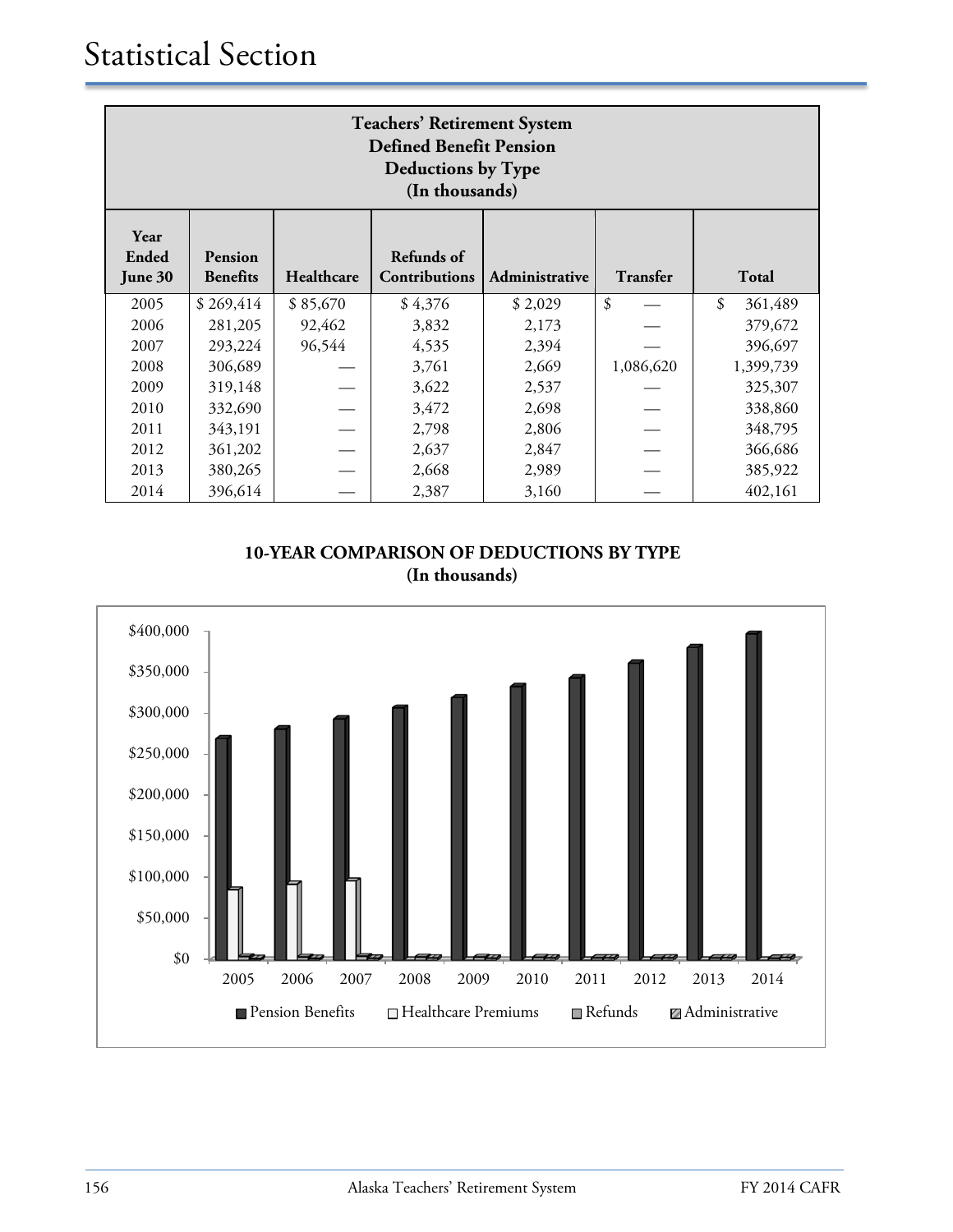| <b>Teachers' Retirement System</b><br>Defined Benefit Alaska Retiree Healthcare Trust<br>Deductions by Type<br>(In thousands) |              |                |                                 |              |  |
|-------------------------------------------------------------------------------------------------------------------------------|--------------|----------------|---------------------------------|--------------|--|
| Plan<br><b>Ended</b><br>June 30                                                                                               | Healthcare   | Administrative | Legal<br><b>Settlement Fees</b> | Total        |  |
| 2008                                                                                                                          | \$<br>29,494 | \$<br>798      | \$                              | \$<br>30,292 |  |
| 2009                                                                                                                          | 89,571       | 5,812          |                                 | 95,383       |  |
| 2010                                                                                                                          | 110,313      | 3,228          | 10,592                          | 124,133      |  |
| 2011                                                                                                                          | 103,405      | 3,080          |                                 | 106,485      |  |
| 2012                                                                                                                          | 110,632      | 3,251          |                                 | 113,883      |  |
| 2013                                                                                                                          | 120,855      | 3,219          |                                 | 124,074      |  |
| 2014                                                                                                                          | 116,781      | 4,338          |                                 | 121,119      |  |



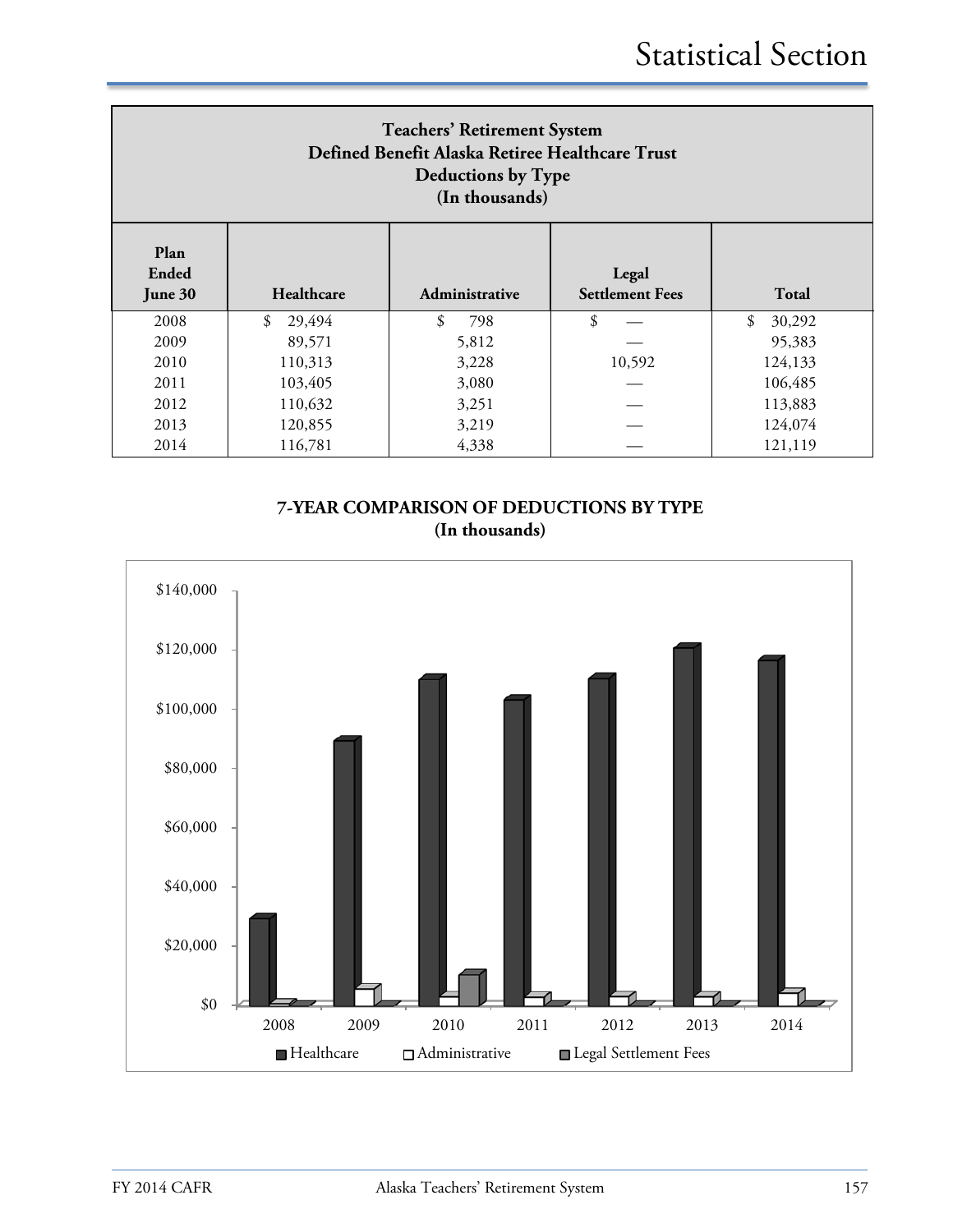| <b>Teachers' Retirement System</b><br>Defined Contribution Retirement Participant Directed<br>Deductions by Type<br>(In thousands)                       |          |          |       |          |  |  |
|----------------------------------------------------------------------------------------------------------------------------------------------------------|----------|----------|-------|----------|--|--|
| Plan<br><b>Prior Year</b><br>Refund of<br>Ended<br><b>Forfeiture Payable</b><br>Adjustment<br><b>Contributions</b><br>Total<br>Administrative<br>June 30 |          |          |       |          |  |  |
| 2007                                                                                                                                                     | \$<br>20 | \$<br>16 | \$    | \$<br>36 |  |  |
| 2008                                                                                                                                                     | 202      | 76       |       | 278      |  |  |
| 2009                                                                                                                                                     | 445      | 53       |       | 498      |  |  |
| 2010                                                                                                                                                     | 930      | 123      |       | 1,053    |  |  |
| 2011                                                                                                                                                     | 1,688    | 689      |       | 2,377    |  |  |
| 2012                                                                                                                                                     | 2,791    | 583      |       | 3,374    |  |  |
| 2013                                                                                                                                                     | 3,737    | 731      | 3,247 | 7,715    |  |  |
| 2014                                                                                                                                                     | 5,352    | 929      |       | 6,281    |  |  |

# **8-YEAR COMPARISON OF DEDUCTIONS BY TYPE (In thousands)**

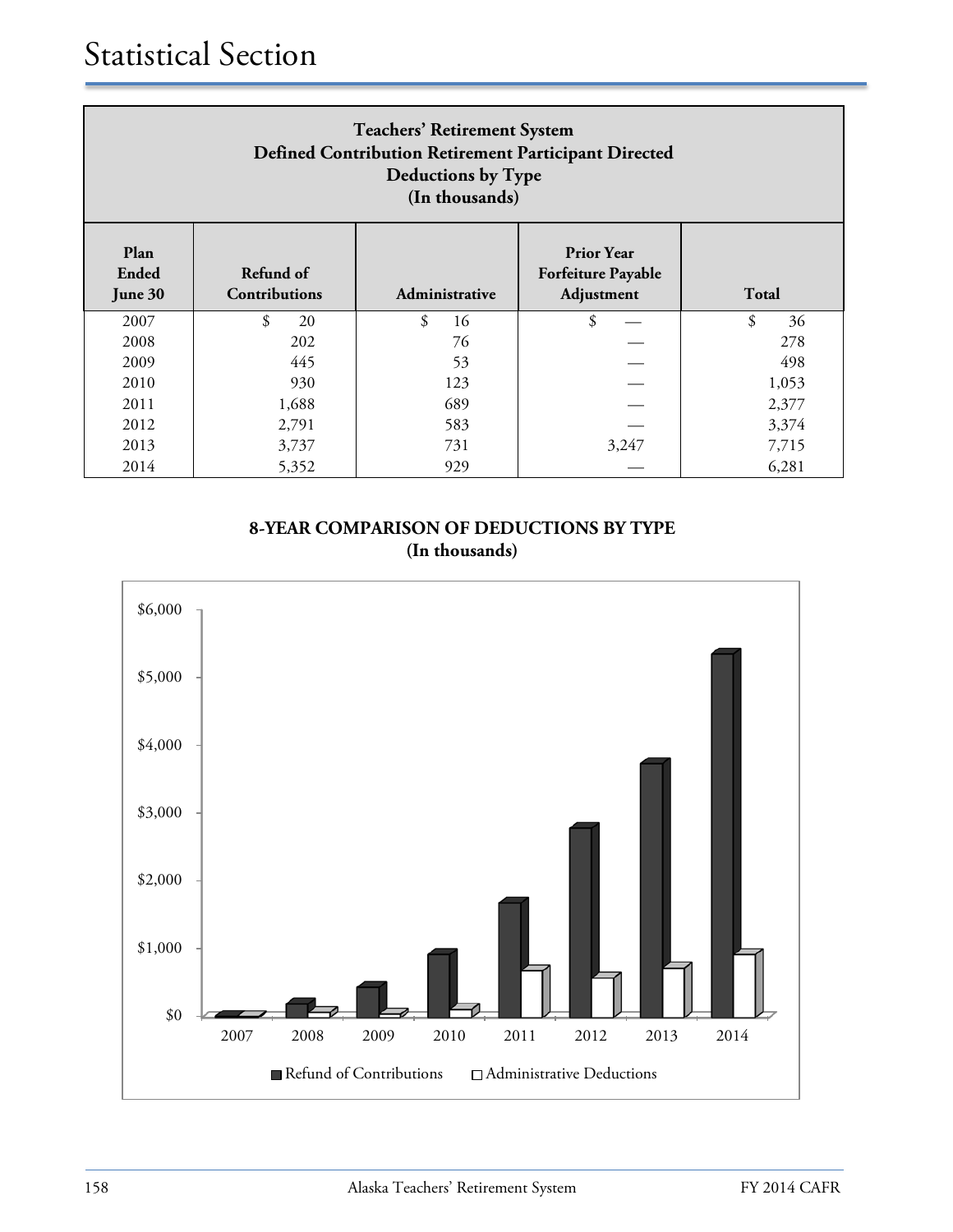| <b>Teachers' Retirement System</b><br>Defined Contribution Retirement Medical Plan<br><b>Deductions by Type</b><br>(In thousands) |            |                |              |  |  |
|-----------------------------------------------------------------------------------------------------------------------------------|------------|----------------|--------------|--|--|
| Plan<br><b>Ended</b><br>June 30                                                                                                   | Healthcare | Administrative | <b>Total</b> |  |  |
| 2007                                                                                                                              |            | \$             | \$           |  |  |
| 2008                                                                                                                              |            |                |              |  |  |
| 2009                                                                                                                              |            |                |              |  |  |
| 2010                                                                                                                              |            |                |              |  |  |
| 2011                                                                                                                              |            |                |              |  |  |
| 2012                                                                                                                              |            |                |              |  |  |
| 2013                                                                                                                              |            | 3              | 3            |  |  |
| 2014                                                                                                                              |            | 3              | 3            |  |  |

#### **8-YEAR COMPARISON OF DEDUCTIONS BY TYPE (In thousands)**

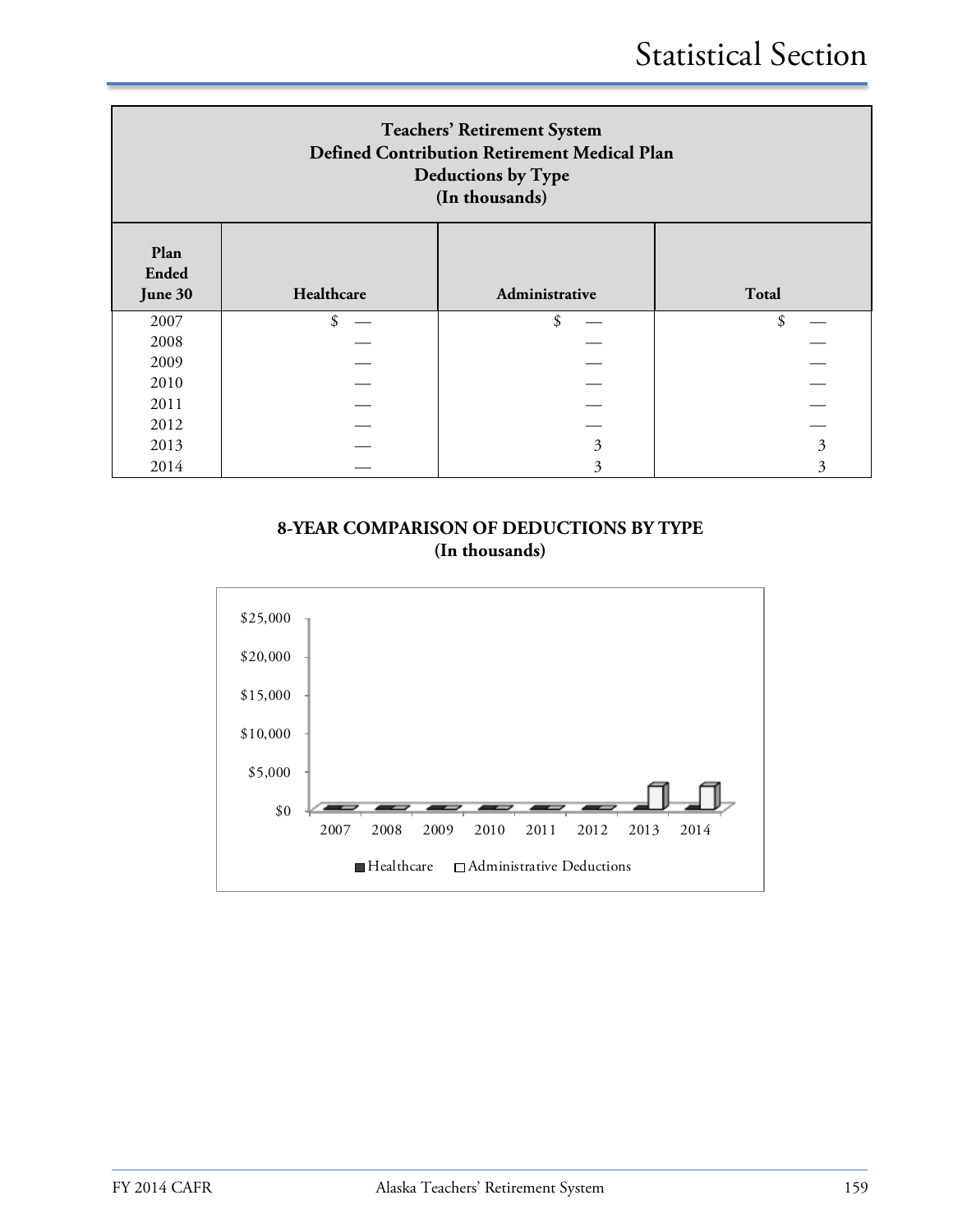| <b>Teachers' Retirement System</b><br>Defined Contribution Retirement Health Reimbursement Arrangement<br><b>Deductions by Type</b><br>(In thousands) |  |   |   |  |  |  |
|-------------------------------------------------------------------------------------------------------------------------------------------------------|--|---|---|--|--|--|
| Plan<br><b>Ended</b><br>Healthcare<br>Administrative<br>Total<br>June 30                                                                              |  |   |   |  |  |  |
| 2007                                                                                                                                                  |  |   |   |  |  |  |
| 2008                                                                                                                                                  |  |   |   |  |  |  |
| 2009                                                                                                                                                  |  |   |   |  |  |  |
| 2010                                                                                                                                                  |  |   |   |  |  |  |
| 2011                                                                                                                                                  |  |   |   |  |  |  |
| 2012                                                                                                                                                  |  |   |   |  |  |  |
| 2013                                                                                                                                                  |  | 3 | 3 |  |  |  |
| 2014                                                                                                                                                  |  | 3 | 3 |  |  |  |

# **8-YEAR COMPARISON OF DEDUCTIONS BY TYPE (In thousands)**

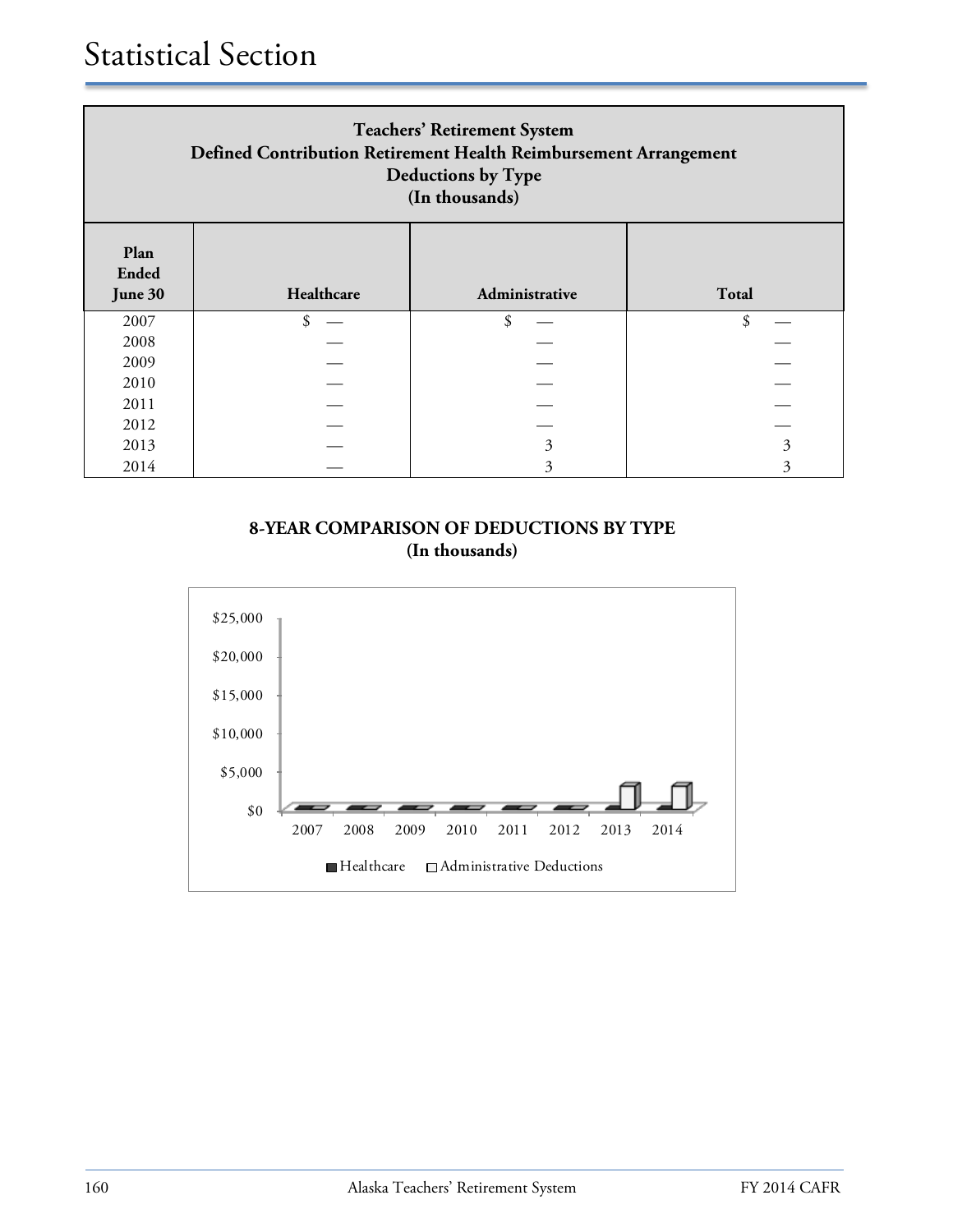| <b>Teachers' Retirement System</b><br><b>Schedule of Average Pension Benefit Payments</b><br><b>New Benefit Recipients</b> |             |                                  |               |               |                |                |               |  |
|----------------------------------------------------------------------------------------------------------------------------|-------------|----------------------------------|---------------|---------------|----------------|----------------|---------------|--|
|                                                                                                                            |             | <b>Years of Credited Service</b> |               |               |                |                |               |  |
|                                                                                                                            | $0 - 4$     | $5 - 9$                          | $10 - 14$     | $15 - 19$     | $20 - 24$      | $25 - 29$      | $30+$         |  |
| Period 7/1/07 - 6/30/08 <sup>(1)</sup> :<br>Average Monthly Benefit<br>Number of Recipients                                | \$209<br>13 | \$945<br>44                      | \$1,248<br>62 | \$2,226<br>92 | \$2,966<br>95  | \$3,832<br>87  | \$5,057<br>33 |  |
| Period 7/1/08 - 6/30/09 <sup>(1)</sup> :<br>Average Monthly Benefit<br>Number of Recipients                                | \$230<br>13 | \$950<br>35                      | \$1,168<br>64 | \$2,239<br>52 | \$2,957<br>67  | \$3,897<br>54  | \$4,860<br>18 |  |
| Period 7/1/09 - 6/30/10 <sup>(1)</sup> :<br>Average Monthly Benefit<br>Number of Recipients                                | \$482<br>14 | \$1,020<br>50                    | \$1,343<br>63 | \$2,263<br>85 | \$2,992<br>109 | \$4,120<br>79  | \$6,263<br>49 |  |
| Period 7/1/10 - 6/30/11(1):<br>Average Monthly Benefit<br>Number of Recipients                                             | \$146<br>5  | \$902<br>68                      | \$1,432<br>63 | \$2,328<br>77 | \$3,131<br>118 | \$4,283<br>104 | \$5,496<br>67 |  |
| Period $7/1/11 - 6/30/12^{(1)}$ :<br>Average Monthly Benefit<br>Number of Recipients                                       | \$353<br>11 | \$1,064<br>43                    | \$1,512<br>62 | \$2,241<br>61 | \$3,276<br>118 | \$4,320<br>81  | \$5,739<br>58 |  |
| Period 7/1/12 - 6/30/13 <sup>(1)</sup> :<br>Average Monthly Benefit<br>Number of Recipients                                | \$253<br>10 | \$1,030<br>57                    | \$1,496<br>67 | \$2,450<br>90 | \$3,281<br>101 | \$4,384<br>79  | \$6,052<br>64 |  |

"Average Monthly Benefit" includes post-retirement pension adjustments and cost-of-living increases.

(1) Does not include beneficiaries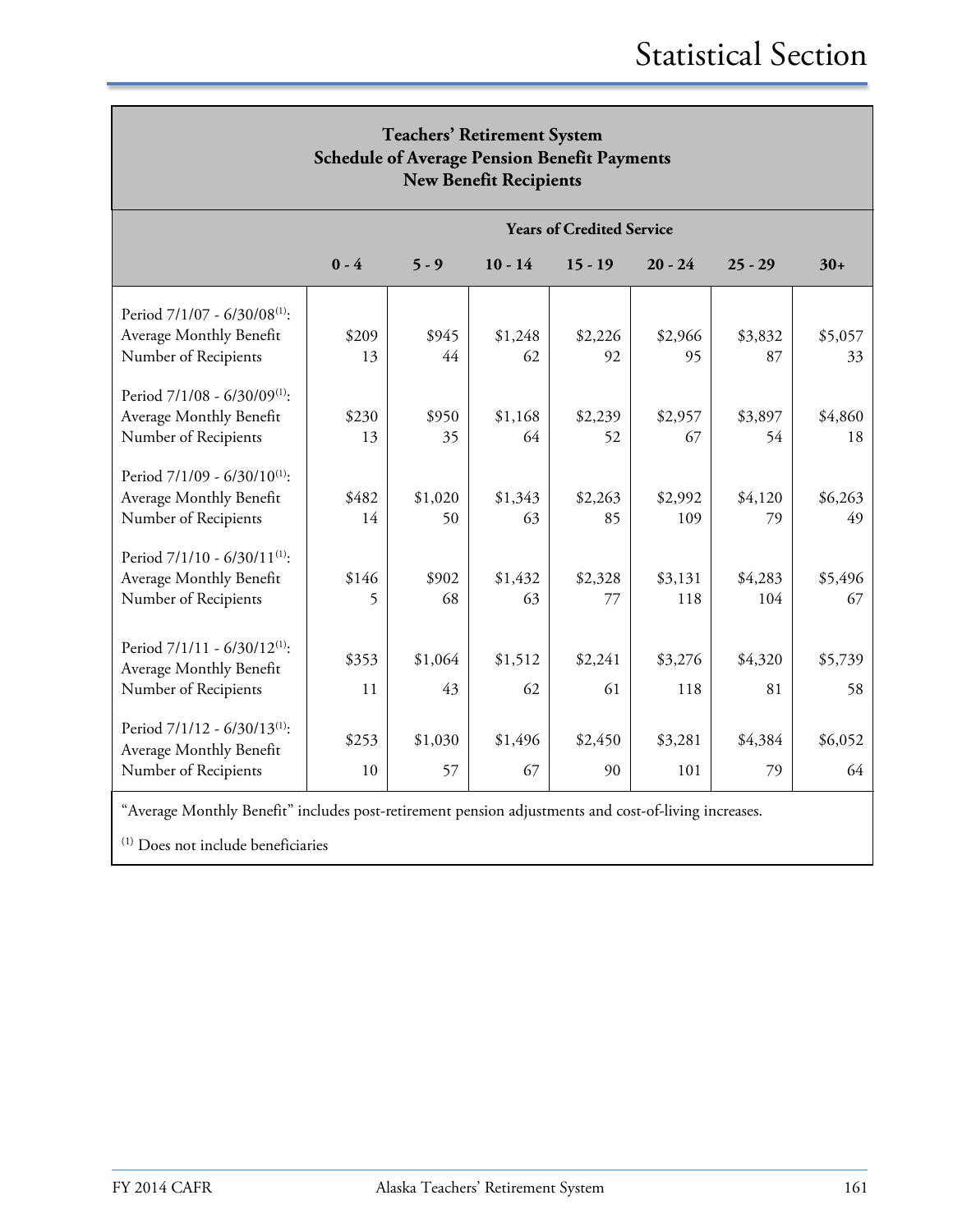| <b>Teachers' Retirement System</b><br>Schedule of Pension and Healthcare Benefits Deductions by Type<br>(In thousands) |                                                                                                   |         |         |       |          |           |  |  |
|------------------------------------------------------------------------------------------------------------------------|---------------------------------------------------------------------------------------------------|---------|---------|-------|----------|-----------|--|--|
| Year<br>Ended<br>June 30                                                                                               | Healthcare<br><b>Total</b><br><b>Disability</b><br>Dependent<br><b>Survivor</b><br><b>Service</b> |         |         |       |          |           |  |  |
| 2005                                                                                                                   | \$<br>258,998                                                                                     | \$2,400 | \$7,695 | \$321 | \$85,670 | \$355,084 |  |  |
| 2006                                                                                                                   | 270,504                                                                                           | 2,342   | 8,353   | 6     | 92,462   | 373,667   |  |  |
| 2007                                                                                                                   | 281,879                                                                                           | 2,193   | 9,146   | 6     | 96,544   | 389,768   |  |  |
| 2008                                                                                                                   | 294,807                                                                                           | 1,889   | 9,974   | 18    | 99,583   | 406,271   |  |  |
| 2009                                                                                                                   | 306,748                                                                                           | 1,692   | 10,688  | 20    | 103,093  | 422,241   |  |  |
| 2010                                                                                                                   | 319,109                                                                                           | 1,757   | 11,787  | 37    | 117,556  | 450,246   |  |  |
| 2011                                                                                                                   | 329,308                                                                                           | 1,337   | 12,499  | 47    | 133,152  | 476,343   |  |  |
| 2012                                                                                                                   | 346,538                                                                                           | 1,222   | 13,398  | 45    | 146,309  | 507,512   |  |  |
| 2013                                                                                                                   | 364,387                                                                                           | 1,377   | 14,467  | 34    | 160,337  | 540,602   |  |  |
| 2014                                                                                                                   | 379,594                                                                                           | 1,231   | 15,703  | 86    | 166,631  | 563,245   |  |  |

# **20-YEAR COMPARISON OF RETIREE MONTHLY COMPOSITE MEDICAL PREMIUMS**

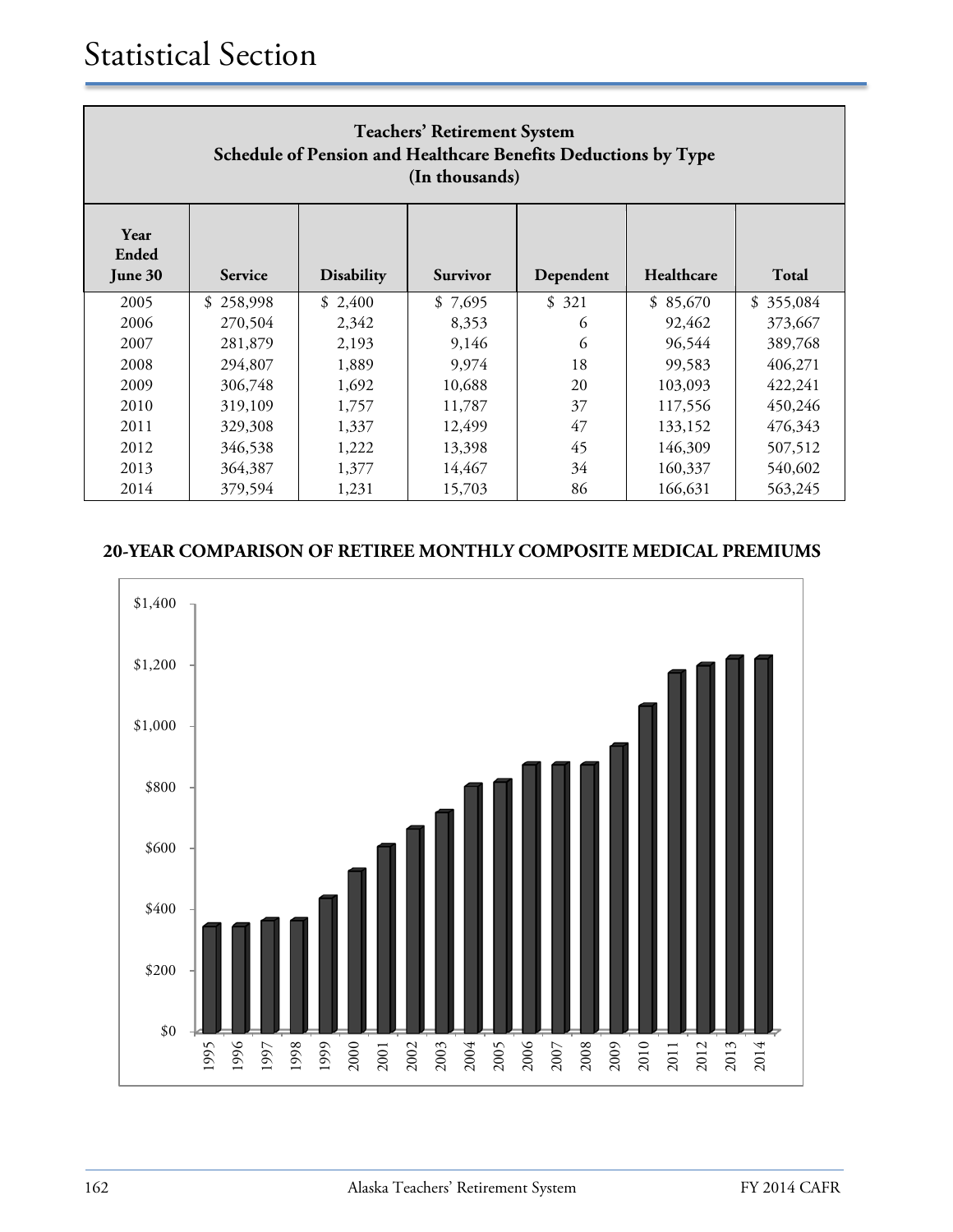# **Teachers' Retirement System Schedule of Pension Benefit Recipients by Type of Pension Benefit and Option Elected Valuation as of June 30, 2013**

| Amount of              | Number     |                           | <b>Type of Pension Benefit</b> |                   |
|------------------------|------------|---------------------------|--------------------------------|-------------------|
| Monthly                | of         | <b>Regular Retirement</b> | <b>Survivor Payment</b>        | <b>Disability</b> |
| <b>Pension Benefit</b> | Recipients |                           |                                |                   |
| \$<br>300<br>$1 -$     | 203        | 150                       | 53                             |                   |
| 600<br>$301 -$         | 363        | 265                       | 98                             |                   |
| $601 -$<br>900         | 637        | 522                       | 115                            |                   |
| $901 - 1,200$          | 733        | 600                       | 133                            |                   |
| $1,201 - 1,500$        | 667        | 533                       | 134                            |                   |
| $1,501 - 1,800$        | 630        | 514                       | 115                            |                   |
| $1,801 - 2,100$        | 699        | 583                       | 115                            |                   |
| $2,101 - 2,400$        | 846        | 776                       | 70                             |                   |
| $2,401 - 2,700$        | 1,006      | 945                       | 58                             | 3                 |
| $2,701 - 3,000$        | 970        | 929                       | 33                             | 8                 |
| $3,001 - 3,300$        | 902        | 873                       | 24                             | 5                 |
| $3,301 - 3,600$        | 802        | 784                       | 15                             | 3                 |
| $3,601 - 3,900$        | 733        | 717                       | 9                              |                   |
| $3,901 - 4,200$        | 593        | 586                       | 6                              |                   |
| over 4,200             | 1,921      | 1,911                     |                                | 3                 |
| <b>Totals</b>          | 11,705     | 10,688                    | 985                            | 32                |

# **Teachers' Retirement System Schedule of Pension Benefit Recipients by Type of Pension Benefit and Option Elected Valuation as of June 30, 2013**

|                        |               | <b>Option Selected</b> |                |                |                           |
|------------------------|---------------|------------------------|----------------|----------------|---------------------------|
| Amount of              | <b>Number</b> |                        | 75% Joint      | 50% Joint      |                           |
| Monthly                | of            | <b>Whole Life</b>      | and Contingent | and Contingent | 66 2/3% Joint and         |
| <b>Pension Benefit</b> | Recipients    | <b>Annuity</b>         | Annuity        | <b>Annuity</b> | <b>Contingent Annuity</b> |
| \$<br>300<br>$1 -$     | 203           | 118                    | 44             | 33             | 8                         |
| 600<br>$301 -$         | 363           | 192                    | 75             | 77             | 19                        |
| 900<br>$601 -$         | 637           | 328                    | 140            | 137            | 32                        |
| $901 - 1,200$          | 733           | 423                    | 161            | 117            | 32                        |
| $1,201 - 1,500$        | 667           | 350                    | 154            | 139            | 24                        |
| $1,501 - 1,800$        | 630           | 341                    | 142            | 125            | 22                        |
| $1,801 - 2,100$        | 699           | 362                    | 152            | 164            | 21                        |
| $2,101 - 2,400$        | 846           | 391                    | 200            | 223            | 32                        |
| $2,401 - 2,700$        | 1,006         | 484                    | 238            | 259            | 25                        |
| $2,701 - 3,000$        | 970           | 461                    | 213            | 269            | 27                        |
| $3,001 - 3,300$        | 902           | 426                    | 189            | 266            | 21                        |
| $3,301 - 3,600$        | 802           | 400                    | 150            | 233            | 19                        |
| $3,601 - 3,900$        | 733           | 379                    | 128            | 205            | 21                        |
| $3,901 - 4,200$        | 593           | 303                    | 92             | 189            | 9                         |
| over 4,200             | 1,921         | 903                    | 283            | 678            | 57                        |
| <b>Totals</b>          | 11,705        | 5,861                  | 2,361          | 3,114          | 369                       |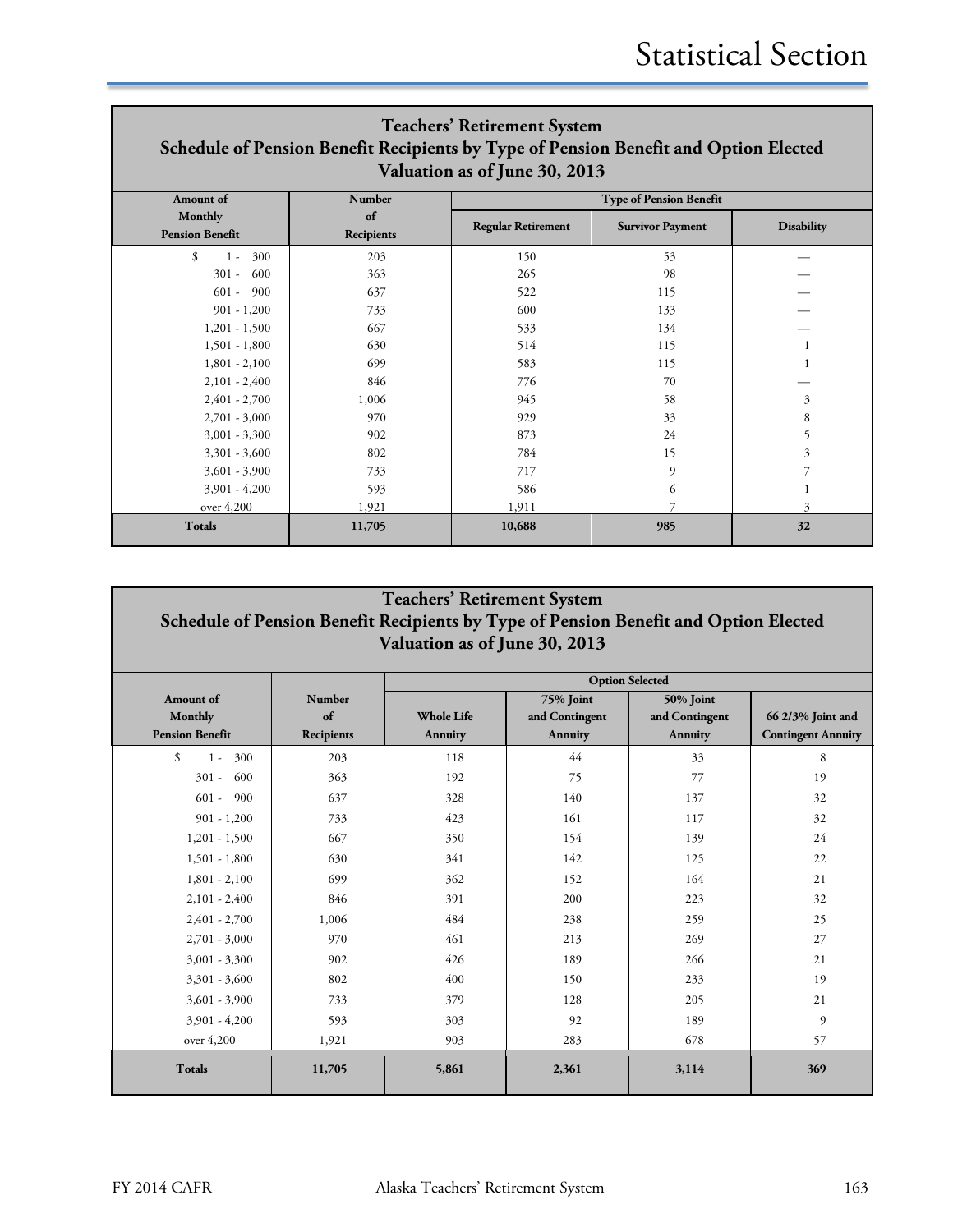| <b>Teachers' Retirement System</b><br><b>System Membership by Status</b> |        |                                                            |                                      |                                                      |              |  |
|--------------------------------------------------------------------------|--------|------------------------------------------------------------|--------------------------------------|------------------------------------------------------|--------------|--|
| <b>Year Ended</b><br>June 30                                             | Active | <b>Retirees</b><br>Disabilitants &<br><b>Beneficiaries</b> | <b>Vested</b><br><b>Terminations</b> | <b>Nonvested</b><br><b>Terminations</b><br>w/Balance | <b>Total</b> |  |
| 2004                                                                     | 9,688  | 8,707                                                      | 724                                  | 2,746                                                | 21,865       |  |
| 2005                                                                     | 9,656  | 9,020                                                      | 826                                  | 2,874                                                | 22,376       |  |
| 2006                                                                     | 9,710  | 9,386                                                      | 795                                  | 3,085                                                | 22,976       |  |
| 2007                                                                     | 9,107  | 9,678                                                      | 846                                  | 3,044                                                | 22,675       |  |
| 2008                                                                     | 8,531  | 10,026                                                     | 873                                  | 2,971                                                | 22,401       |  |
| 2009                                                                     | 8,226  | 10,255                                                     | 884                                  | 2,830                                                | 22,195       |  |
| 2010                                                                     | 7,832  | 10,598                                                     | 840                                  | 2,789                                                | 22,059       |  |
| 2011                                                                     | 7,303  | 11,016                                                     | 852                                  | 2,675                                                | 21,846       |  |
| 2012                                                                     | 6,845  | 11,301                                                     | 868                                  | 2,559                                                | 21,573       |  |
| 2013                                                                     | 6,352  | 11,705                                                     | 906                                  | 2,448                                                | 21,411       |  |

# **10-YEAR COMPARISON OF ACTIVE MEMBERS AND RETIREES, DISABILITANTS, AND BENEFICIARIES**

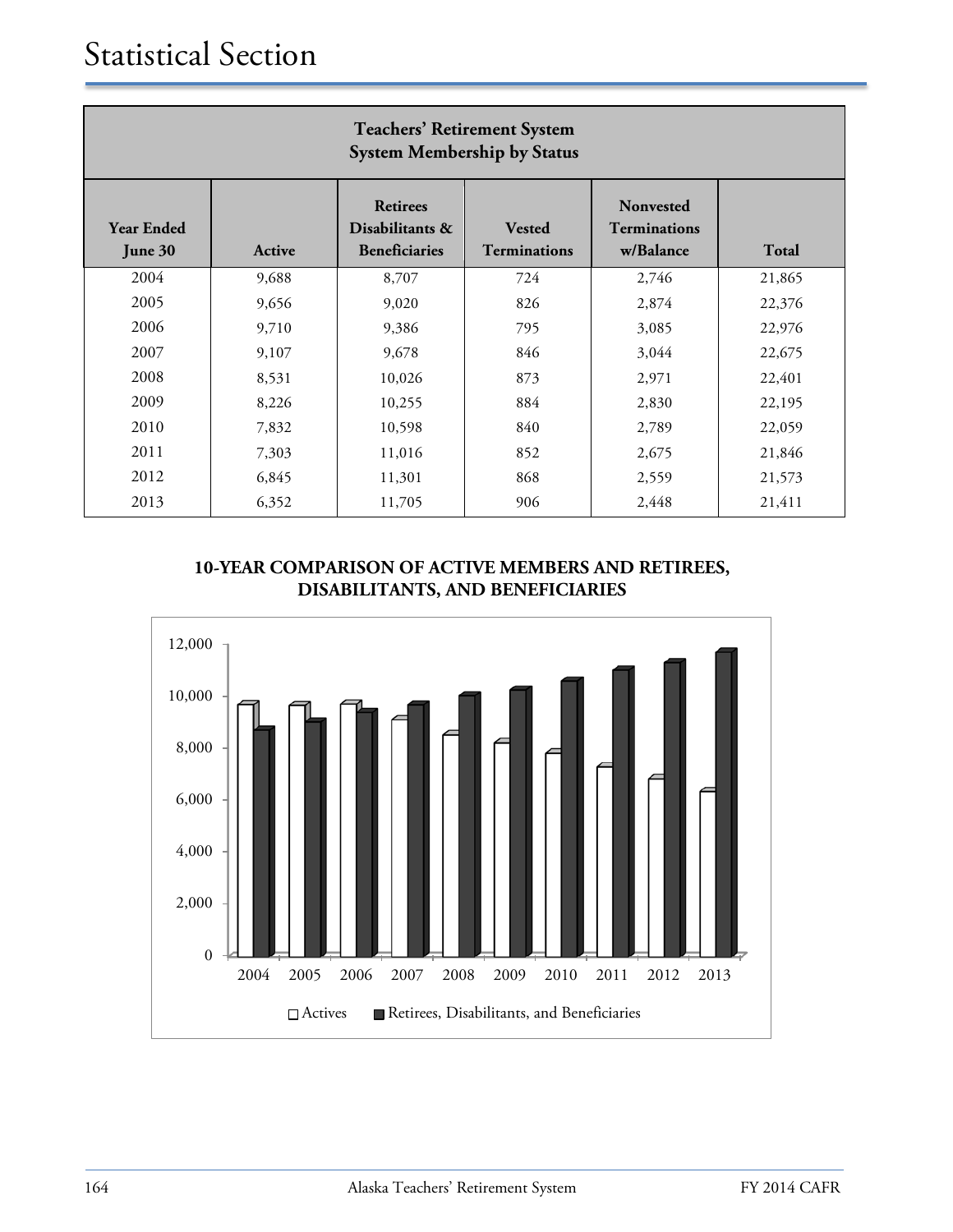| <b>Teachers' Retirement System</b><br><b>Principal Participating Employers</b><br>June 30, 2014 |                |                                                         |                |  |
|-------------------------------------------------------------------------------------------------|----------------|---------------------------------------------------------|----------------|--|
| Employer                                                                                        | Rank           | Percentage<br>of Total<br>Non-retired<br><b>Members</b> |                |  |
| Anchorage School District                                                                       | 4,862          |                                                         | 32.25%         |  |
| Matanuska-Susitna Borough School District                                                       | 1,499          | 2                                                       | 9.94           |  |
| Fairbanks North Star Borough School District<br>Total                                           | 1.321<br>7,682 | 3                                                       | 8.76<br>50.95% |  |